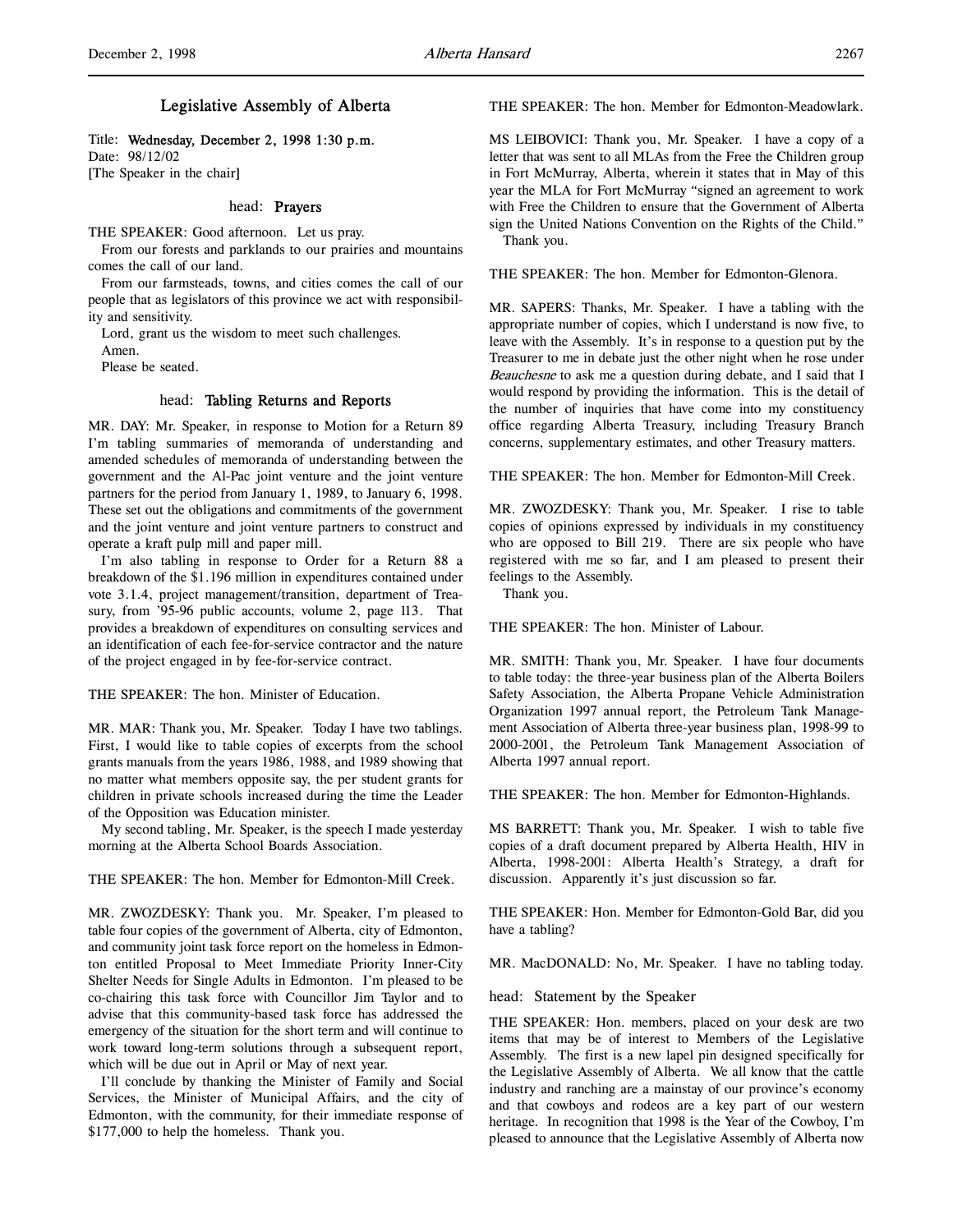has its own duly registered brand. We're the only Legislative Assembly to have one.

If you'll look at the pin, you'll see the symbol "rafter AB." The rafter represents the roof of this Chamber, and AB is the abbreviation for Alberta. I'd like to remind you as well that this is a working brand. This means that if the Assembly decides to graze cattle on the grounds south of this building or water them in the pools to the north, we've gotta brand 'em on the right shoulder.

It may also be in the future that we will have to call on a committee of the Legislative Assembly to deal with the annual maintenance of such a herd, and in the event that there are certain delicate surgical procedures that would be required, I'd hope all members would agree that we should call on the Minister of Energy and have the committee include the minister of agriculture and perhaps the minister of science, research, and information technology accompanied by the hon. Member for Lethbridge-East and the hon. Member for Spruce Grove-Sturgeon-St. Albert to conduct this very humane and delicate procedure.

The second is information announcing a new venture, Mr. Speaker's Alberta Youth Parliament, which is a joint venture of the Legislative Assembly and the Alberta-Northwest Territories Command of the Royal Canadian Legion. The Youth Parliament will involve 83 grade 10 students, one from each constituency, as well as 12 teachers from across the province. With your support the participants will have an experience of parliamentary democracy that should ultimately make Alberta an even more vibrant democracy than it already is. The Alberta-Northwest Territories Command of the Royal Canadian Legion are prepared to fund this project to a maximum amount of \$25,000, and April 15 and 16, 1999, are the dates.

I also wish to advise that our Clerk, Dr. David McNeil, has been invited to participate in the Commonwealth Parliamentary Association's Expert Group on Innovative Training Methods for Parliamentarians in the 140 jurisdictions in the world that our system of parliament prevails in. This is a great honour for Dr. McNeil and for this Legislature.

### head: Introduction of Guests

MS KRYCZKA: Mr. Speaker, I would like to introduce to you and through you to the Members of the Legislative Assembly two dedicated, very super individuals who are responsible for overseeing the transfer of delivery of services to adults with developmental disabilities from the provincial government to a provincial board. Their mission is to integrate these adults into community life. Would Bert Sparrow, chair of the Persons with Developmental Disabilities Provincial Board and a constituent of mine from Calgary-West, and Norm McLeod, CEO of the Persons with Developmental Disabilities Provincial Board, please rise and receive a hearty welcome from this Assembly.

# 1:40

THE SPEAKER: The hon. Member for Edmonton-Highlands.

MS BARRETT: Thank you, Mr. Speaker. I have two special guests to introduce today. First of all a grade 6 student from Newton school who is job shadowing me today: her name is Dona Nham. I can assure you the best part of her day was when I told her that I had to go to three Christmas parties. That really excited her. She's seated in the public gallery. I'd ask her to rise and receive the warm welcome of the Assembly.

Secondly, I'd like to introduce to members of the Assembly Robert Smith, who is the education and outreach officer for the AIDS Network of Edmonton. I'd ask him to rise and receive the warm welcome of the Assembly.

THE SPEAKER: The hon. Member for Edmonton-Rutherford.

MR. WICKMAN: Thank you, Mr. Speaker. I'd like to introduce to you and through you to Members of the Legislative Assembly 48 visitors from the Duggan elementary school in the heart of Edmonton-Rutherford, 43 grade 6 students with five adults. Four teachers accompany the group, Mrs. MacLaren, Mrs. Fahlman, Miss Sabo, Miss Paches, and one parent helper, Mrs. Hsu. They're seated in the public gallery. If those 48 special visitors would rise and receive the warm welcome of this Assembly.

THE SPEAKER: The hon. Minister of Public Works, Supply and Services.

MR. WOLOSHYN: Thank you, Mr. Speaker. I'm very pleased to introduce to you and to members of the Legislature two very special friends, constituents, and, more importantly, community workers. I'd ask Mrs. Rianne Edwards-Switzer, who is the director of the Stony Plain Multicultural Heritage Centre, and Mrs. Judy Untershultz, who is the executive director of the same centre, to stand and receive the warm welcome of this Assembly.

THE SPEAKER: The hon. Member for West Yellowhead.

MR. STRANG: Thank you, Mr. Speaker. It is with great pleasure that at this time I introduce three guests through you and to members of the Assembly. One is a constituent of mine, Leo Winter. Along with him are two guests from Wales, Bill Hanks and Dave Little. They're in the members' gallery. I would like them to stand and receive the warm welcome of this Assembly.

THE SPEAKER: The hon. Member for Athabasca-Wabasca.

MR. CARDINAL: Thank you very much, Mr. Speaker. As chairman of the Northern Alberta Development Council I'd like to introduce the councillors from the Northern Alberta Development Council: Alvin Billings from High Prairie, Don Erno from Sexsmith, Gerald McIvor from Whitecourt, Greg Lindsay from Fort McMurray, Doug Sklar from Athabasca, and Don Wieban from Fairview. Floyd Thompson could not attend. He had a meeting here today with some MLAs. I'd like them to rise now and receive the traditional warm welcome of the Assembly.

THE SPEAKER: The hon. Member for Edmonton-Riverview.

MRS. SLOAN: Thank you, Mr. Speaker. I'm pleased today to rise and introduce an elementary class from my constituency. We have 17 students from Parkallen elementary school in the members' gallery this afternoon. They are accompanied by teacher Mr. Joseph Ewasiw and parent Silvia Caleanu. May they rise please and receive the warm welcome of the Assembly.

THE SPEAKER: The hon. Member for Redwater.

MR. BRODA: Thank you, Mr. Speaker. It's my pleasure to introduce to you and through you to this Assembly a very good friend of mine, probably well known to a lot of people here, Mr. Peter Bidlock, who's also on the Capital regional health authority. I'd ask him to please rise and receive the warm welcome of this Assembly.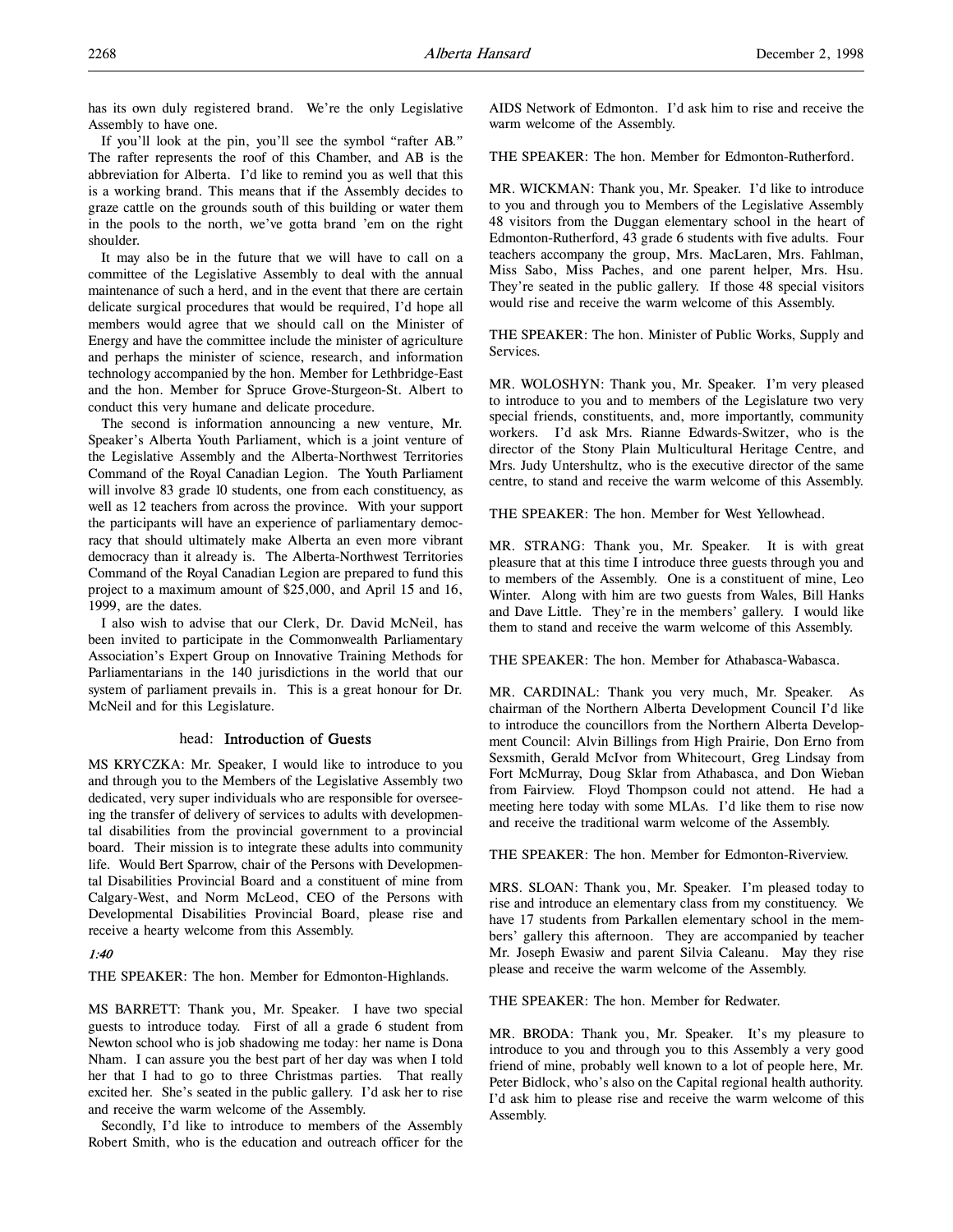MRS. O'NEILL: Thank you, Mr. Speaker. It's my pleasure to introduce to you and through you to members of the Assembly four gentlemen who are in the members' gallery today: Mike Duff, who is the president and CEO of the Design Group and a recent 1998 Fraser Milner pinnacle award winner. He is accompanied by associates Blair Dunlop, who is the Edmonton general manager of Bantrel Inc.; Wayne Sartore, who is the vice-president of development and services of Enbridge, and Jim Hutton, senior partner, Colt Engineering Corporation. I would ask all four gentlemen to please rise and receive the warm welcome of the Assembly.

THE SPEAKER: The hon. Member for Calgary-Glenmore.

MR. STEVENS: Thank you, Mr. Speaker. It's my pleasure this afternoon on behalf of the hon. Member for Olds-Didsbury-Three Hills to introduce to you and through you to this Assembly two very, very special people in his life: his granddaughter from Calgary, MacKenzie Symons; and his wife, Janis Marz, from Three Hills. Would MacKenzie and Jan please rise to accept the warm welcome of this Assembly.

head: Oral Question Period

THE SPEAKER: Hon. Leader of the Official Opposition.

### Provincial Fiscal Policies

MRS. MacBETH: Thank you, Mr. Speaker. My questions today are to the Premier. Municipalities, school boards, and regional health authorities are looking for stable and predictable funding arrangements, not the gambling-based, pressure-point, crisisinduced, patchwork funding championed by this government. My question is: why would this provincial government with a multimillion dollar surplus create a deficit in municipalities of nearly \$400 million over the last five years?

MR. KLEIN: Mr. Speaker, we haven't created the deficit. Yes, we have challenged municipalities and school boards and regional health authorities to find those new and better and more effective and more efficient ways of doing things. Many of these jurisdictions have risen to the cause, and some of them are having more difficulty than others, as pointed out yesterday and the day previous, relative to some of the deficits being faced by some school boards, not all school boards.

Some municipalities are in better shape than other municipalities, Mr. Speaker. With respect to municipalities we recognize that there were indeed some pressure points that had to be addressed, particularly in the city of Calgary, to a lesser degree in the capital region -- but it could become a more serious problem as economic development occurs here -- and throughout the rural areas. Yes, we did allocate this year out of lottery funds onetime funding only to address severe pressure points, something to the tune of \$130 million.

Mr. Speaker, we have committed over the next three years to municipalities for infrastructure \$150 million for each of the three years, and for that, I can tell you, the municipalities are very grateful.

MRS. MacBETH: Not many of them are talking tax cuts.

Why would this provincial government with multimillion dollar surpluses force deficits on 40 percent of our school boards?

MR. KLEIN: Mr. Speaker, the answer is the same. We did not force deficits on school boards. As pointed out, we have committed significant dollars to various classroom activities. [interjection] This is not being a spin doctor; this is a fact. We have provided funds to hire 500 frontline intern teachers to become involved in the early intervention program as it relates to early literacy to make sure kids can read by the time they reach grade 3. We have committed additional dollars to special-needs education, to English as a Second Language. We've restored funding to ECS. We have committed more dollars to transportation problems relative to sparsity and distance. There has been a significant reinvestment in education.

I'd remind the opposition that out of the Growth Summit education in all its forms -- diaper through kindergarten, kindergarten through grade 12, postsecondary education and lifelong learning, job retraining, skills upgrading -- should be the number one priority, and we have adopted education in all its components as our number one priority.

### 1:50

MRS. MacBETH: Well, Mr. Speaker, finally: why would this provincial government with multimillion dollar surpluses force deficits on regional health authorities in Calgary, in the Capital region, in Lakeland, and Northern Lights?

MR. KLEIN: Mr. Speaker, again, we have not forced deficits on anyone. We have made a concerted effort to address pressure points in health. I would remind the hon. leader of the Liberal opposition that we have reinvested \$700 million in health care, Canadian dollars or dollarettes or little dollars but significant dollars anyway, very significant dollars, to alleviate pressure points. The health summit, which will be convened early next year, is to identify and address precisely the issue of how much is enough and where these dollars should be directed.

THE SPEAKER: Second Official Opposition main question. The hon. Leader of the Official Opposition.

### West Edmonton Mall Refinancing

MRS. MacBETH: Thank you, Mr. Speaker.

From time to time cases arise concerning rumoured instances of lapses in accepted standards of public administration . . . which cannot be dealt with by ordinary civil or criminal processes but which require investigation to allay public anxiety.

This quote was taken from the 1978 Alberta public inquiry of Royal American Shows and captures government's responsibility to give Albertans all the facts about its role in the Alberta Treasury Branch refinancing of West Edmonton Mall and serves as a precedent for a public inquiry proceeding simultaneously with civil and criminal actions. My questions are for the Premier. Albertans want to know why the government scuttled a privatesector solution between the Alberta Treasury Branches and Gentra in favour of a made-in-Alberta solution that put 418 million taxpayer dollars at risk.

MR. KLEIN: Well, Mr. Speaker, this goes to the heart of what the Auditor General is now investigating. I've turned over to the Auditor General all the information I have on this particular issue, and I'm prepared to be patient and wait for his report.

MRS. MacBETH: Mr. Speaker, given that the government apparently believes that the \$418 million solution was the right choice, why was this government afraid to fully disclose its involvement in this deal to Albertans?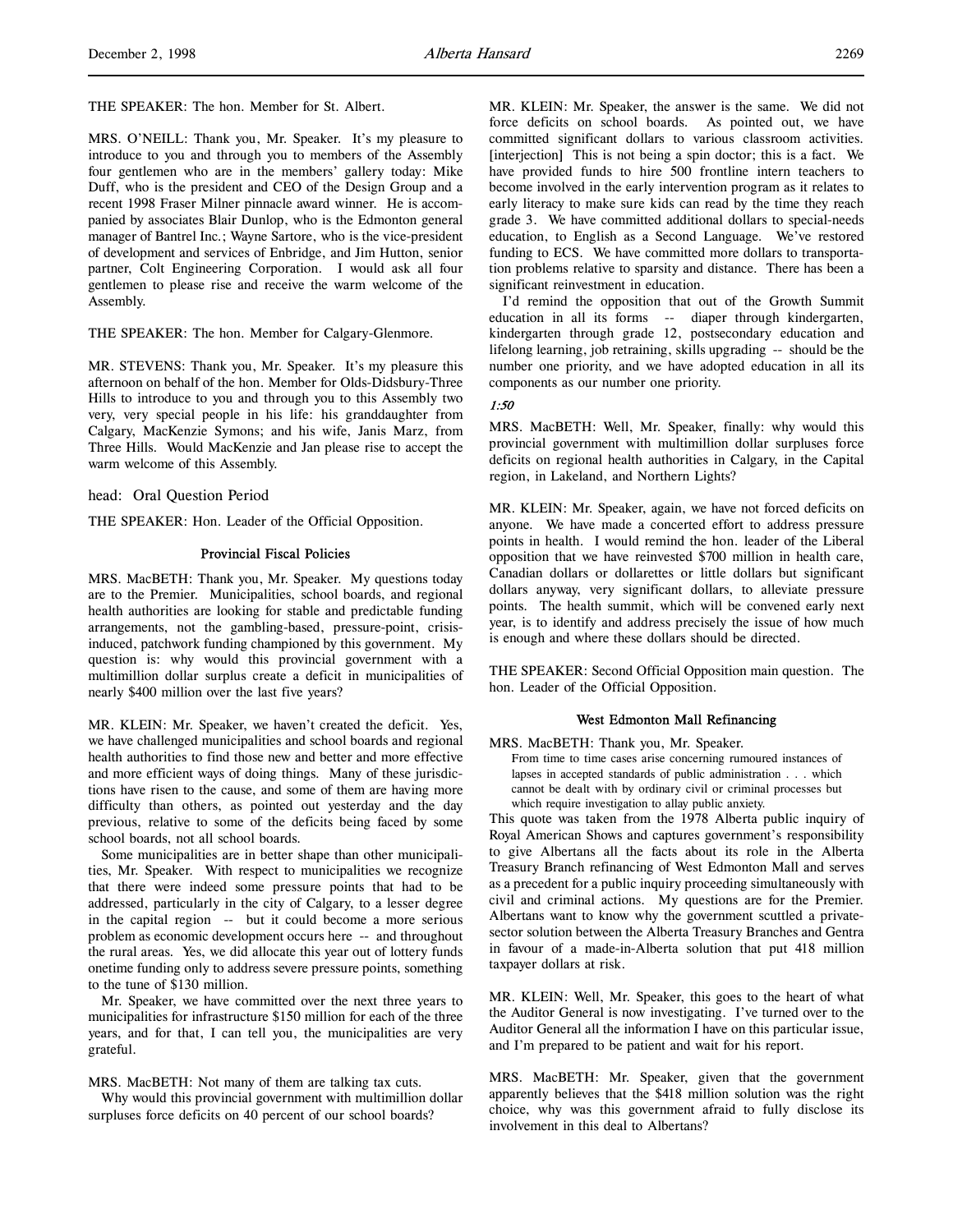MRS. MacBETH: Well, Mr. Speaker, we believe that this matter should go to public inquiry. Therefore, is there anything else the Premier would like to put on the record before Albertans about this government's role in the Alberta Treasury Branch's refinancing of West Edmonton Mall?

MR. KLEIN: Mr. Speaker, I have submitted a statutory declaration to the Auditor General. He will be examining that declaration, I believe, along with a number of other declarations that have been submitted by certain individuals. As a result of that and other material turned over to the Auditor General, he will obviously draw some conclusions. I'm willing to wait to see what the Auditor General has to say about this issue, and I would advise the Liberal opposition to be patient. He will come out with his report.

THE SPEAKER: Third Official Opposition main question. The hon. Member for Calgary-Buffalo.

### Three Sisters Resorts Inc.

MR. DICKSON: Thank you, Mr. Speaker. My question today is to the Premier. Why has Three Sisters Resorts been talking about attracting an internationally recognized private medical clinic to its development project in Canmore?

MR. KLEIN: Mr. Speaker, I have no idea. Honestly, I have no idea. Now, if the hon. Member for Calgary-Buffalo has some information relative to this issue, perhaps he can provide me with that information, and I'll do my best to check it down.

MR. DICKSON: My supplementary question, again to the Premier, would be this: what discussions has this government had with Three Sisters Resorts about new legislation that would welcome private medical clinics to the province of Alberta?

MR. KLEIN: Mr. Speaker, I have had no discussions, but I would put my question to the hon. member this way, much the same as the leader of the Liberal opposition put it to me: is there anything else that he knows that he's not telling us that he would like to send to us?

MR. DICKSON: My final question to the Premier is this: will the Premier confirm that his blue-ribbon panel is a device to allow Three Sisters Resorts to slip past the, quote, political hurdles mentioned in the document filed by that company with the Alberta Securities Commission?

MR. KLEIN: Well, Mr. Speaker, he sends me over a piece of paper now. You know, it just goes to show you where these people are coming from. I haven't had time to read this, but I'll examine this document and take it under notice.

I have no knowledge nor have I had any discussions with Three Sisters relative to the issue he's talking about. Whether the Minister of Health has had those discussions, I don't know, but I'll ask him to respond.

MR. JONSON: Mr. Speaker, no, I have had no such discussions nor am I aware of the particular item the member raises.

However, I would like to take this opportunity, Mr. Speaker, to point out that the Canmore hospital and the Mineral Springs hospital, which serve the Banff corridor rather well, in addition to taking care of Albertans, provide services to visitors from all parts of the world, quite frankly, that come there as tourists, and they do a fine job of it. Incidentally this business is very important to maintaining a wide range of services in that particular area of the province, and it's well served.

Thank you.

# HIV/AIDS

MS BARRETT: Mr. Speaker, the province of Alberta has been without a provincial AIDS strategy now for two years. According to the three-year draft strategy that I tabled earlier, HIV infection rates are again on the rise in Alberta particularly amongst injection drug users, youth, and aboriginal people. Meanwhile, funding for community service organizations that work on AIDS prevention has been frozen since 1993, and what that means is that funding that once supported four organizations is now supposed to support 12. My question to the Premier is: how can he justify his government making no provision for increased funding of community organizations that work on AIDS prevention at a time when HIV is affecting a growing and more diverse population of Albertans?

MR. KLEIN: Mr. Speaker, I'm not so sure if that indeed is the case. The person who obviously has the details is the hon. Minister of Health, and I'll have him respond.

MR. JONSON: Mr. Speaker, this goes down, and I think credit should be given to the previous minister and Alberta Health at that time. In Alberta we committed a very significant amount of money to an overall AIDS strategy for Alberta, and that strategy has within it several different programs which do deal with the target populations that the member is referring to.

The document evidently tabled earlier this afternoon is, yes, a document where we are looking at assessing and looking forward in terms of what needs to be changed in the future with respect to HIV treatment and prevention in this particular province, but the commitment we've made in this particular area has been there for a number of years, is quite significant, and I think compares well with other provinces.

## 2:00

MS BARRETT: Well, Mr. Speaker, instead of defending the stagnant funding since 1993, will the Premier, on the day after international AIDS day, when all the organizations were expecting an announcement, commit to significantly increasing funding for community AIDS service organizations so that they can respond to the HIV epidemic amongst injection drug users, youth, and aboriginals?

MR. KLEIN: Well, Mr. Speaker, this all relates to the business planning and the budget planning process. I don't know precisely what the hon. Minister of Health has planned for this particular situation, but again I'll have him respond.

MR. JONSON: Mr. Speaker, as is well established with this government, we have an overall three-year business planning process, something that applies to all aspects of government. I recognize that people do have days of recognition and celebration, but you can't announce your budget just because there is a particular day. This particular disease is a very important and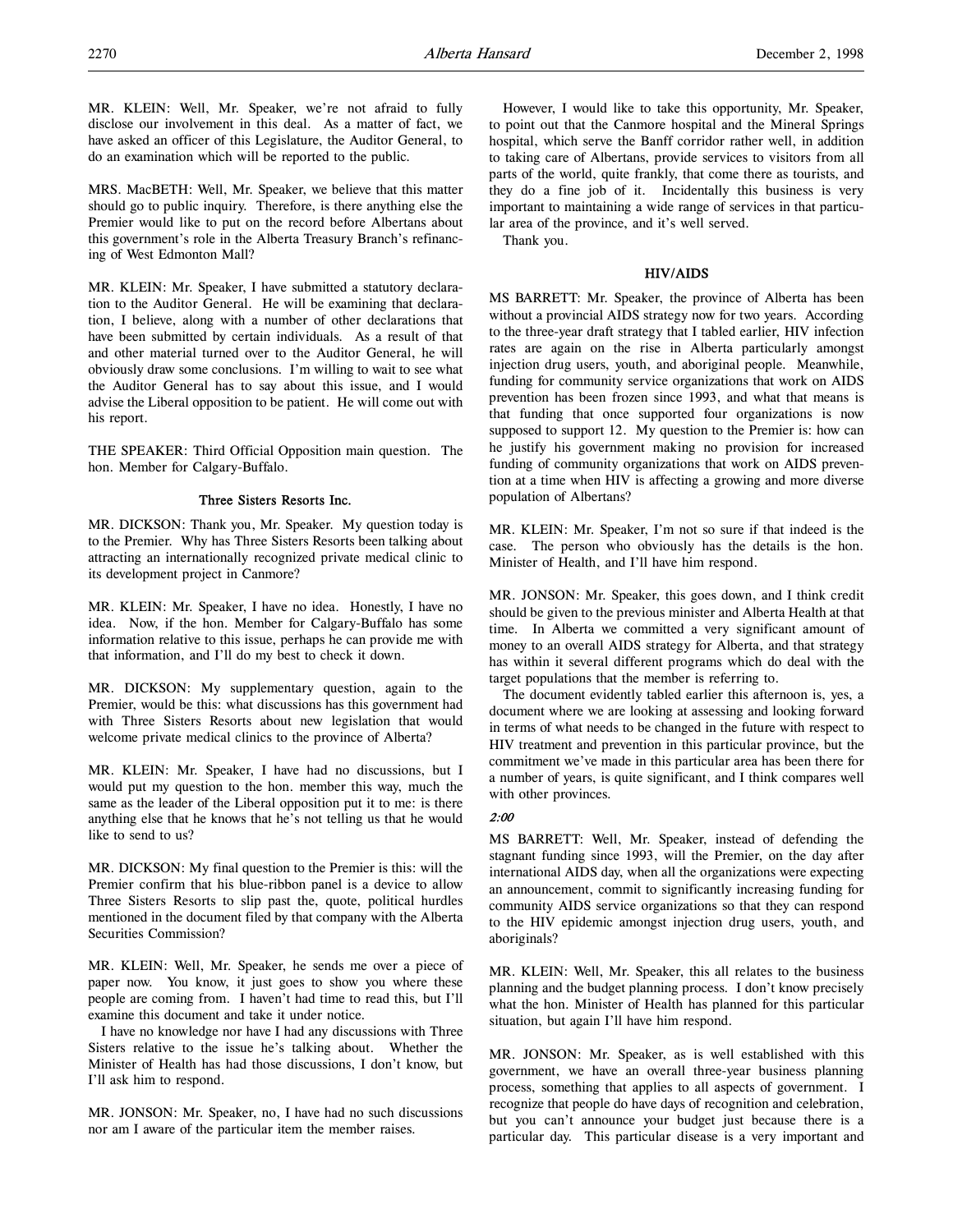Mr. Speaker, I want to just repeat for the hon. member that Alberta was out front in terms of establishing programs in this area and committing money on a long-term basis for it. The money I think that has been committed in this area and the diversity of people or groups in the population that have been served is commendable in this province. Before we set our next plan in this particular area and decide where it should be targeted and what funds might be available to it, we have, yes, a discussion paper or strategy paper in terms of developing that plan. I think that is a reasonable way to approach it.

MS BARRETT: Service organizations would say to the minister: show us the money. That's what counts.

What assurance can the Health minister give to Albertans that smaller communities like Lloydminster and Fort McMurray who need to start up AIDS service organizations will receive funding to do so in a timely fashion; i.e., before the calendar changes?

MR. JONSON: I hope the calendar doesn't change, Mr. Speaker.

Perhaps it has come to Alberta Health, to my department, but I think they are quite diligent in reporting these things to me. Quite frankly, Mr. Speaker, although we recognize in Alberta Health that it is something we need to do further planning on and make the program as effective as possible, I have not had recent representation from anybody about increased funding for HIV treatment programs.

THE SPEAKER: The hon. Member for Lacombe-Stettler, followed by the hon. Member for Edmonton-Manning.

#### Pork Industry

MRS. GORDON: Thank you, Mr. Speaker. My questions today are to the Premier. Lacombe county has the highest per capita density of hogs raised in this province. My producers generally expect to work on pricing cycles, balancing their income and expenses against swings in the market. However, as this record 27-year low continues to loom, deemed by many as an extreme crisis situation, many producers feel threatened, anyone new with high debt totally at risk. On behalf of my hog producers I would like to ask the following questions. What has caused this sudden downturn in international prices for pork, and are there indications that these disastrous prices will continue in the long term?

MR. KLEIN: Well, Mr. Speaker, obviously this is of tremendous concern not only to Alberta hog producers but indeed hog producers throughout Canada and throughout North America. Basically, it's as simple as this: we're suffering from an international decline in pork prices. This has been brought about, according to the experts, by the Asian financial crisis and the serious economic problems that they're now feeling in Russia. That has all coincided with an increase in production worldwide to create a glut on the market.

Mr. Speaker, I would like to point out that many people went into the hog production business about two or three years ago when pork, and rightfully so, was being promoted worldwide as the meat of choice and was demanding a premium price. But when you produce so much and when the economic conditions in other countries prevail, understanding that most of our pork is exported, then you're going to experience a serious downfall.

Relative to the hon. member's second question, we have been advised, unfortunately, that prices are likely to stabilize to, I understand, \$1.20, \$1.30 per kilo until sometime in March or

April and aren't really expected to get much better than that until the end of 1999.

MRS. GORDON: What can the province do to sustain Alberta's production base so there will indeed be an industry left when prices recover?

MR. KLEIN: Well, Mr. Speaker, again, the federal government of course has announced an aid program for hog producers in particular. Our own Minister of Agriculture, Food and Rural Development has been working with the industry to identify the immediate needs. We do have the farm income disaster program, but unfortunately that won't kick in until sometime in February. What the hon. minister has agreed to do on an emergency basis is to provide the opportunity for quick loans, with a payback period that would start some two years down the road, to provide an immediate cash injection, hopefully an injection that will sustain operations until the prices stabilize.

MRS. GORDON: Why haven't pork prices dropped at the grocery store? How can retailers justify premium prices for pork when prices paid for hogs are so pathetically dirt cheap?

MR. KLEIN: You know, Mr. Speaker, this is the question that is asked the most right now. We all seem to know what the problem is. I think that hog producers are aware that they're going to have to face this problem for some time, but the question is: why do we not see a drop in prices on the shelves in the retail outlets? I don't know what the answer to that is. I can only hope that those prices will come down so that more product can move through.

Mr. Speaker, to put in another plug for the hog producers, pork is still the meat of choice. Not to the detriment of the cattle producers, but pork is the meat of choice.

THE SPEAKER: The hon. Member for Edmonton-Manning, followed by the hon. Member for Livingstone-Macleod.

### Capital Region Governance Review

MR. GIBBONS: Thank you, Mr. Speaker. Over the past four years this government has cut grants to 20 local governments that comprise the capital region by nearly 76 percent. Now the Minister of Municipal Affairs has established the capital region governance review under the guise of creating a greater efficiency and eliminating service duplications. My questions today are to the Minister of Municipal Affairs. Is this review a prelude to a legislated supercity, like they did in Toronto?

MS EVANS: Absolutely not.

MR. GIBBONS: My second question to the same minister: is the mandate of the project manager to create a supercity model?

MS EVANS: What I heard the member ask, Mr. Speaker, but failed to hear the first part, was if we were creating a supercity model, and again the answer is no.

THE SPEAKER: The hon. Member for Livingstone-Macleod, followed by the hon. Member for Lethbridge-East.

#### Irrigation Canal Repair

MR. COUTTS: Thank you, Mr. Speaker. My questions today are to the Minister of Intergovernmental and Aboriginal Affairs on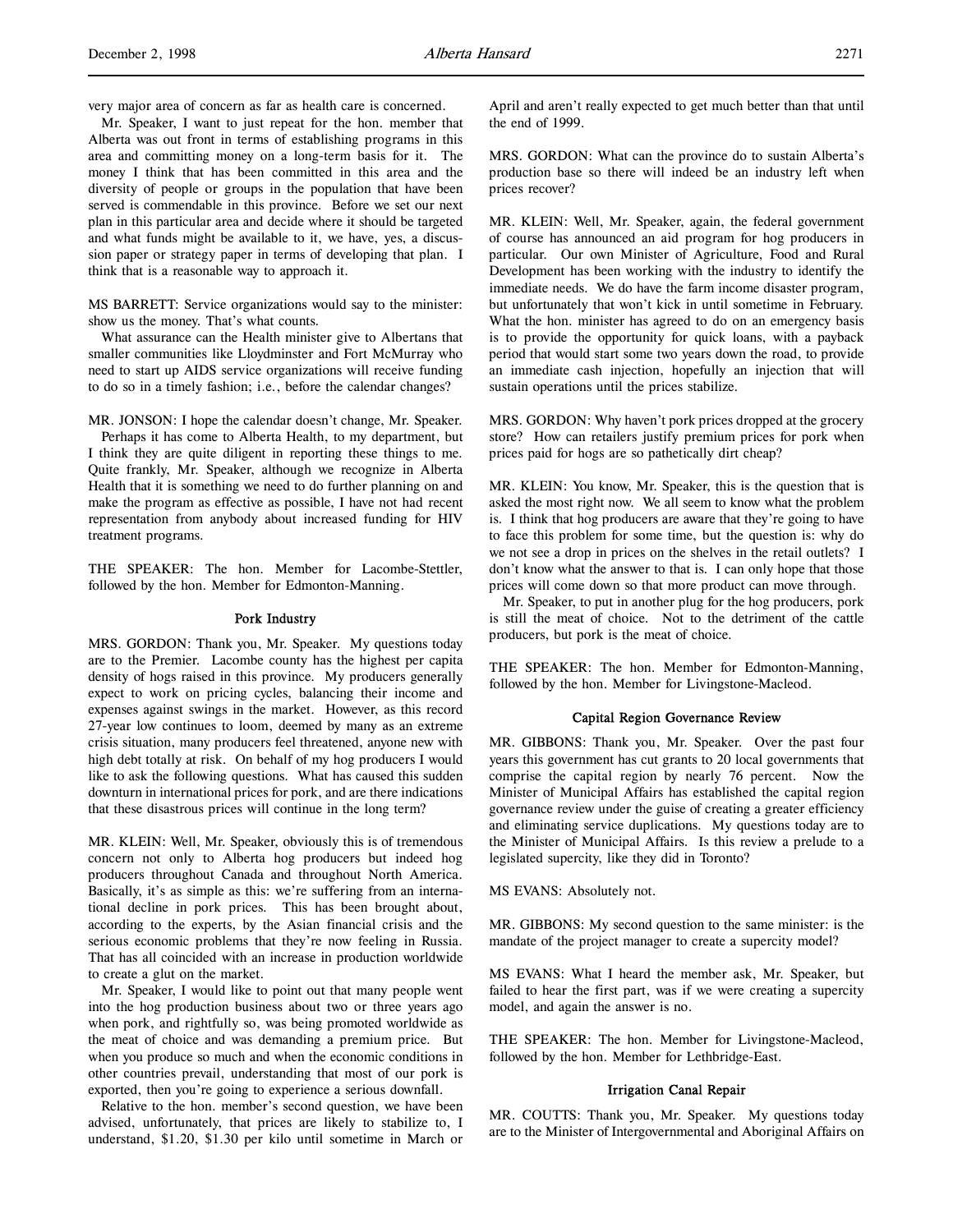behalf of the Member for Little Bow. In 1995 Environmental Protection's main canal, which crosses through the Peigan Nation in southern Alberta, was damaged by severe flooding. Since that time there have been ongoing negotiations with the Peigan council and your own department, Mr. Minister, along with Public Works, Supply and Services and Environmental Protection to see that the necessary rehabilitation work is completed. Thousands of people in our part of the province, many of them from Little Bow, rely on this canal to transfer water for municipal and domestic use and agricultural production. My question is: why is it taking so long for this reconstructive work to begin?

## 2:10

MR. HANCOCK: Well, thank you, Mr. Speaker. This is a good question, and it has to do with the sensitivity of the problem. As the member indicated, the canal and the headworks are located on the Peigan Nation reserve. We've had ongoing discussions since the damage to the headworks and indeed before that about many issues of concern to the Peigan Nation. I guess the short answer to the question is that there are a number of issues which have been bundled together by the Peigan Nation in terms of resolving this issue. I would ask the Minister of Public Works, Supply and Services, who is directly involved in the negotiations as well, to supplement with respect to the specific repairs to the headworks.

MR. WOLOSHYN: Thank you, Mr. Speaker. It's true. For the past couple of years we've had direct negotiations with the Peigan. I do feel that we are getting to the point where they will feel comfortable with us working a partnership on the repair. That's the direction we're taking. We're trying to partner with the Peigan band so that they will do the work and we'll pay the bill.

The other part, I think, that has to be made very clear in this particular instance: the canal is still 60 to 70 percent effective, and there is not, at this point in time at any rate, a danger to an interruption of water supply to the communities downstream.

MR. COUTTS: My first supplemental, then, is to the same minister of intergovernmental affairs. Would this reconstructive work take this long to resolve if it was located on any other land?

MR. HANCOCK: Well, Mr. Speaker, probably not. Again, I would indicate that it is taking so long because, as my colleague the Minister of Public Works, Supply and Services has indicated, there's no emergency at this point in time. There are a number of sensitive issues which must be dealt with with the Peigan Nation surrounding this issue, and we don't wish at this time to push it. If it becomes an urgent matter, then we would have to deal with the issue on that basis.

MR. COUTTS: My final question, then. We feel it is a matter of urgency. What will be done to allow this work to proceed before this spring's runoff?

MR. HANCOCK: Well, Mr. Speaker, we recently signed a protocol agreement with the Peigan Nation, on October 22. There are some issues for discussion around that protocol agreement, which are currently being worked on. In fact, I believe the next meeting of officials with respect to this matter is slated for December 7, and we hope that we will be able to resolve the issues for discussion, one of which in the priority for the province is the repairs to the headworks. With the co-operation and the work that's being done now, we're quite confident that we'll be able to deal with this issue before this spring.

THE SPEAKER: The hon. Member for Lethbridge-East, followed by the hon. Member for Bonnyville-Cold Lake.

# Alberta Opportunity Company

DR. NICOL: Thank you, Mr. Speaker. The mandate of the Alberta Opportunity Company is to provide start-up financing for small businesses with an emphasis outside the major cities or else in rural Alberta. My question to the Minister of Economic Development: in the last annual report why did AOC loans for purchase of existing businesses by other businesses double in the past year?

MRS. NELSON: Mr. Speaker, AOC has done a tremendous job in this province supporting small business start-ups and expansions of small businesses throughout Alberta, not only in rural settings but in the major cities as well. In fact, they've done such a tremendous job that many of the small businesses that have been financed though AOC have gone back and reapplied for expansion loans or mergers and acquisitions through their expansion.

So we're delighted with the performance that AOC has had, and quite frankly they have realigned themselves so that they are working very hard within our small communities and helping them succeed. We're seeing right now that small business development in the province of Alberta is at an all-time high.

DR. NICOL: Thank you, Mr. Speaker. It seems now that startup means expansion.

My second question is also to the Minister of Economic Development. When the focus was supposed to be on rural business development, why is it that less than 50 percent of the loans of AOC were in rural Alberta?

MRS. NELSON: The question that came was: why is the focus not only in rural Alberta? Well, it's an amazing thing, but the hon. member opposite surely must realize that small business development occurs throughout the entire province. When the focus is on creating new opportunities and having small business development occur, it occurs throughout Alberta, whether it's in the major centres or in the small, rural communities. AOC has reached out throughout this province from north to south, east to west and been very successful, I might add. But keep in mind that they're focusing on new small businesses, and they are, in fact, very successful. Those businesses have been leading the way in small business development within this country.

THE SPEAKER: The hon. Member for Bonnyville-Cold Lake, followed by the Hon. Member for Edmonton-Rutherford.

## Second Language Programs

MR. DUCHARME: Thank you, Mr. Speaker. Last Friday I read an article in the *Globe and Mail* which asserts that this government has abandoned French language classes in elementary schools. The article states: "The English-is-good-enough-for-us mindset . . . is nothing short of absurd in a world where other countries routinely go about teaching their children two and even three languages." To the Minister of Education: has the government abandoned French second language programs in our schools?

MR. MAR: Mr. Speaker, two comments that I'd like to make at the outset, first of all with respect to programs, secondly with respect to policy changes. There have been no program cuts by my department and no policy changes regarding the support we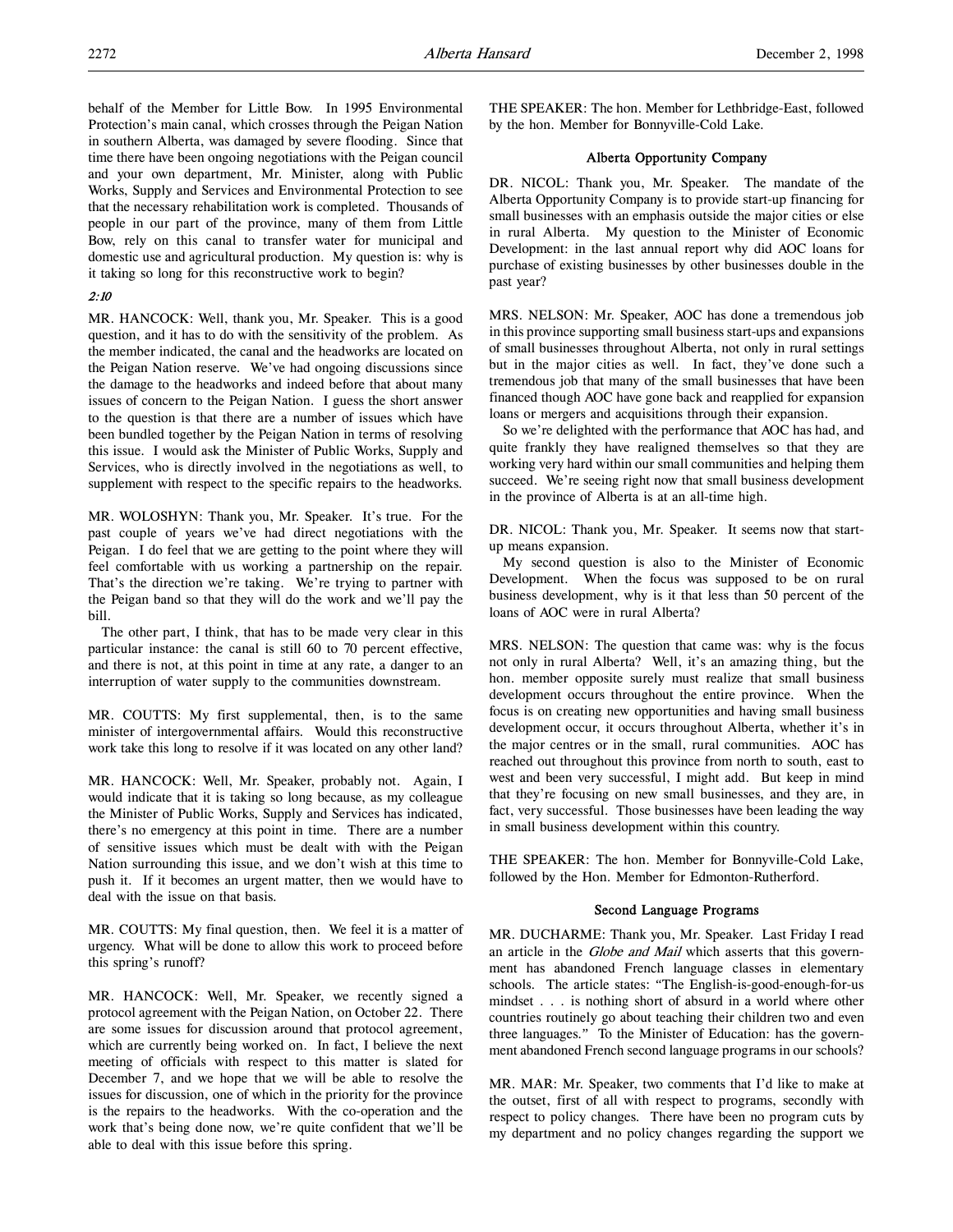provide to second language instruction. The only changes we would consider are changes that would strengthen these programs. We encourage opportunities for all Alberta students to learn French by making available programs and services for French as a second language. We've worked hard at developing programs of study, support materials. One very good example is our careers and technology studies, or CTS modules, that are done in French. Those materials have not only had a great take-up in the province of Alberta but have demonstrated their success in the interest they've received from other parts of Canada.

Mr. Speaker, school boards have received financial support for instruction in all subject areas through the instruction block under the funding framework. That portion of education spending has increased by \$400 million from 1994-95 to 1998-99, demonstrating our commitment to providing resources where they're needed the most, and that's in classrooms.

MR. DUCHARME: To the same minister: since the article is attributed to the Calgary Herald, are second language programs in Calgary becoming less available?

MR. MAR: Well, Mr. Speaker, in the province of Alberta second languages are optional programs. Elected school trustees determine in consultation with their administration and with the public which optional programs will best address the needs of students based on their needs and interests. At the school level, principals work with teachers and parents to determine what optional programs will be offered. They will take into account the resources of the community, the priorities of the community, and what is available there. School boards may choose to offer a variety of different languages. As is the case in many schools throughout the province, there may be programs in French immersion or in bilingual or second language instruction starting at different grade levels, and different school boards and schools can choose to concentrate on different programs in different schools.

It would be an interesting question to pose to Albertans, Mr. Speaker, as to whether or not second language instruction should be mandatory. That would be an interesting question that should be posed to Albertans.

MR. DUCHARME: To the minister: for parents wishing second language instruction for their children, how can they access that instruction?

MR. MAR: Well, Mr. Speaker, because of the outline that I've given with respect to how those decisions are made, it seems appropriate that parents who want second language instruction should contact their school principal and their trustees to determine how that instruction might be provided. They should work with local school officials to indicate that there is a need or a desire or a priority established for second language instruction.

THE SPEAKER: Hon. members, I want to refer you to Beauchesne 408 (1): "Such questions should . . . (b) not inquire whether statements made in a newspaper are correct."

The hon. Member for Edmonton-Rutherford, followed by the hon. Member for Calgary-Glenmore.

## 2:20 Slot Machines

MR. WICKMAN: Thank you, Mr. Speaker. In just two years the number of slot machines in Alberta has more than tripled, from approximately 700 to approximately 3,000 between 1997 and 1998. My questions today are to the minister responsible for

lotteries. Was the purchase of all these machines put out to tender?

MRS. NELSON: No, Mr. Speaker. The government buys the machines directly and places them within the various gaming facilities throughout the province. That's done for a very good reason. We control the electronic gaming machines in this province so that we can monitor them, maintain them, and make sure that they are run cleanly and effectively so that the payouts are there and we can police those machines. So we do not go out and bid out on those machines.

MR. WICKMAN: Mr. Speaker, secondly, to the same minister: when we talk in terms of \$2 million worth of taxpayers' dollars, would it not be more appropriate to put it out to tender?

MRS. NELSON: Mr. Speaker, I would ask the hon. member sometime to come by, and we can go through a demonstration as to how we control these machines, because there is a centrally located computer system that feeds into these machines that we control through the gaming commission. The gaming commission, remember, is charged with the responsibility for policing and controlling gaming activities in the province. If we went outside of that system, we could not give assurances that the gaming activities in this province were in accordance with the law, which is the Criminal Code of Canada. We in fact have a responsibility to make sure we control the gaming activities and the actual function of those machines in this province. So we have a policy decision that we do not go outside for the purchasing of the machines. In fact, the commission contracts directly with the manufacturer for the purchase of those machines.

MR. WICKMAN: Mr. Speaker, my final question to the same minister: were any of these machines purchased through an Alberta company called Applied Gaming Solutions?

MRS. NELSON: No, they were not, Mr. Speaker.

MR. WICKMAN: Thank you.

THE SPEAKER: The hon. Member for Calgary-Glenmore, followed by the hon. Member for Edmonton-Centre.

#### Social Studies Curriculum

MR. STEVENS: Thank you, Mr. Speaker. Several months ago a book called Who Killed Canadian History? by J.L. Granatstein was published, and since that time there's been a fair amount of concern that our students do not have to study Canadian history in order to graduate from high school. To the Minister of Education: how much Canadian history instruction is provided to students in Alberta?

MR. MAR: Mr. Speaker, history instruction in Alberta is provided through our social studies curriculum. Social studies, as members will know, is mandatory at all grade levels, and students must complete grade 12 social studies in order to receive a high school diploma. Of course, students will write social studies achievement tests in grades 6 and 9 and diploma exams in grade 12.

Canadian history is taught at various grade levels with the depth of study increasing as the grade increases. In grade 3, Mr. Speaker, students are introduced to the study of history in general terms, in grade 4 the history of Alberta. In grade 5 they study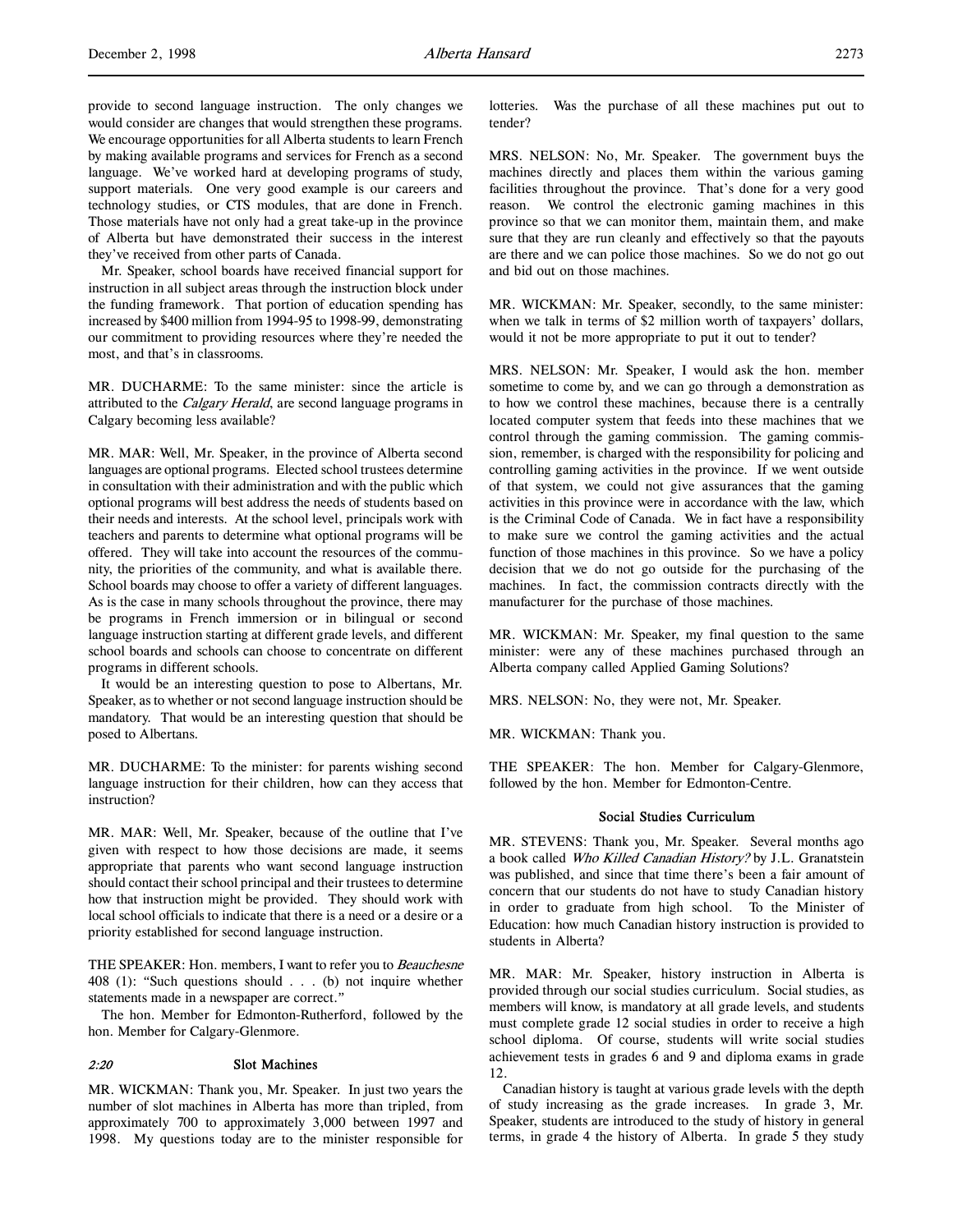historical events and issues related to the discovery, exploration, and settlement of this country. In grade 8 they learn about the building of our nation with topics such as colonization, the Quebec Act of 1774, the 1873 rebellions, the Act of Union in 1841, the BNA Act, Louis Riel, the building of the CPR, and the creation of the provinces. In grade 10 students study Canadian history of the 20th century, including both world wars, the Cold War era, and our participation in international organizations like NATO. In grade 12 students focus on global interactions in the 20th century.

MR. STEVENS: Mr. Speaker, to the same minister: are revisions to the social studies program being considered to incorporate more Canadian history?

MR. MAR: Mr. Speaker, I would make this summary right up front. I think we do a good job of teaching social studies and history, but we can do better. Within Alberta the social studies curriculum has recently been reviewed by an MLA committee. I'm currently reviewing the recommendations of that committee and how they will influence our curriculum revision process.

On a very positive note, Mr. Speaker, Alberta is a partner in the western Canadian protocol on the development of a social studies curriculum framework for western provinces. We're also partners in developing a proposal for pan-Canadian frameworks and learner expectations for citizenship education. We are the lead province on this project. If it is adopted, it should be incorporated in the curriculum in school activities to provide students with knowledge and skills that they need to be good Canadian citizens. At all three levels -- provincial, western Canadian, and national -- the amount of Canadian history to be taught is a serious topic of discussion.

MR. STEVENS: Mr. Speaker, my last question to the same minister is: how do we ensure that teachers receive a good background in Canadian history before they enter the classroom?

MR. MAR: Well, Mr. Speaker, to receive an Alberta teaching certificate applicants must, of course, complete a bachelor of education degree. Social studies content courses like Canadian history and political science are normally offered through the faculties of arts, but in this province local school boards and their administrators are responsible for making decisions about teaching assignments that are appropriate for individual teachers based on their qualifications and their experiences as well as their students' learning needs.

Mr. Speaker, the Alberta teaching quality standard includes the expectation that teachers know the subject area they teach in relation to the desired curriculum outcome. In addition, we do involve teachers in the development and revision of curriculum, and we share draft curriculum with teachers so that they can become familiar with the content prior to provincial implementation of new curriculum.

THE SPEAKER: The hon. Member for Edmonton-Centre, followed by the hon. Member for Calgary-Bow.

## Violence against Women

MS BLAKEMAN: Mr. Speaker, the Minister of Community Development signed the Iqaluit declaration on violence against women. To the Minister of Education: as agreed to in the declaration, what is the minister's department doing to create a long-term focus on awareness of violence against women in order to change attitudes and behavior?

MR. MAR: Well, Mr. Speaker, many of the ideas that are contained in that declaration I'm familiar with because the Minister of Community of Development has brought them forward to me. I also am familiar with them because of my own personal interest in my former capacity as the minister responsible for women's issues.

Mr. Speaker, in our curriculum and in our teaching it is more than just learning about facts and acquiring skills. It also, I think, fairly is said that our education system is about learning attitudes. Those are important parts of the overall balance in education, of knowledge and skills and attitudes. Specifically, I'll take the member's question under advisement.

MS BLAKEMAN: To the Minister of Family and Social Services: as agreed to in the declaration, what is the minister's department doing to provide accessible and responsive services to provide safety for women, to support victims, and to prevent revictimization?

DR. OBERG: Thank you very much, Mr. Speaker. In talking about that document signed in the Northwest Territories by the Minister of Community Development, I think there's one very important thing that we need to remember, and that is that in Alberta we concentrate on family violence as opposed to violence against women. Family violence is something that encompasses violence against women as well.

Mr. Speaker, in the last budget year we spent an extra million dollars, which is roughly 12 percent. We have, I believe, 330 spaces in 17 institutions across Alberta that deal with family violence. We have support teams that go out and help with family violence, victims of family violence. Probably the most significant thing that I can say is that no one in Alberta who is a victim of family violence should be expected to stay in that situation.

MS BLAKEMAN: My final question is to the Minister of Justice. As agreed to in the declaration, what is the minister's department doing to hold perpetrators of violence against women accountable and provide treatment programs for abusive men?

MR. HAVELOCK: Well, Mr. Speaker, the department treats violence against women very seriously. In fact, there was the Petrasuk case some months ago where we took forward a complete review of our bail procedures. That's ongoing at this time. We've also asked the federal government to expand under the Criminal Code the ability for bail to be reviewed beyond change in circumstance or error in law. So we're pushing on that side. We do have some programs in place through our facilities for men who we think it will help regarding violence against women. We do treat this very seriously.

I'd like to also mention, as the hon. member is well aware, that we are working closely with the Member for Calgary-Currie regarding the family violence legislation.

## 2:30

MRS. SLOAN: What are you doing in your own department?

MR. HAVELOCK: Well, I've just explained what I'm doing in my own department.

We anticipate that act being implemented in early summer of 1999. At the present time our department is working with community service providers to facilitate implementation of that legislation. We're also meeting with aboriginal and Métis groups to try and work with them regarding the whole matter of family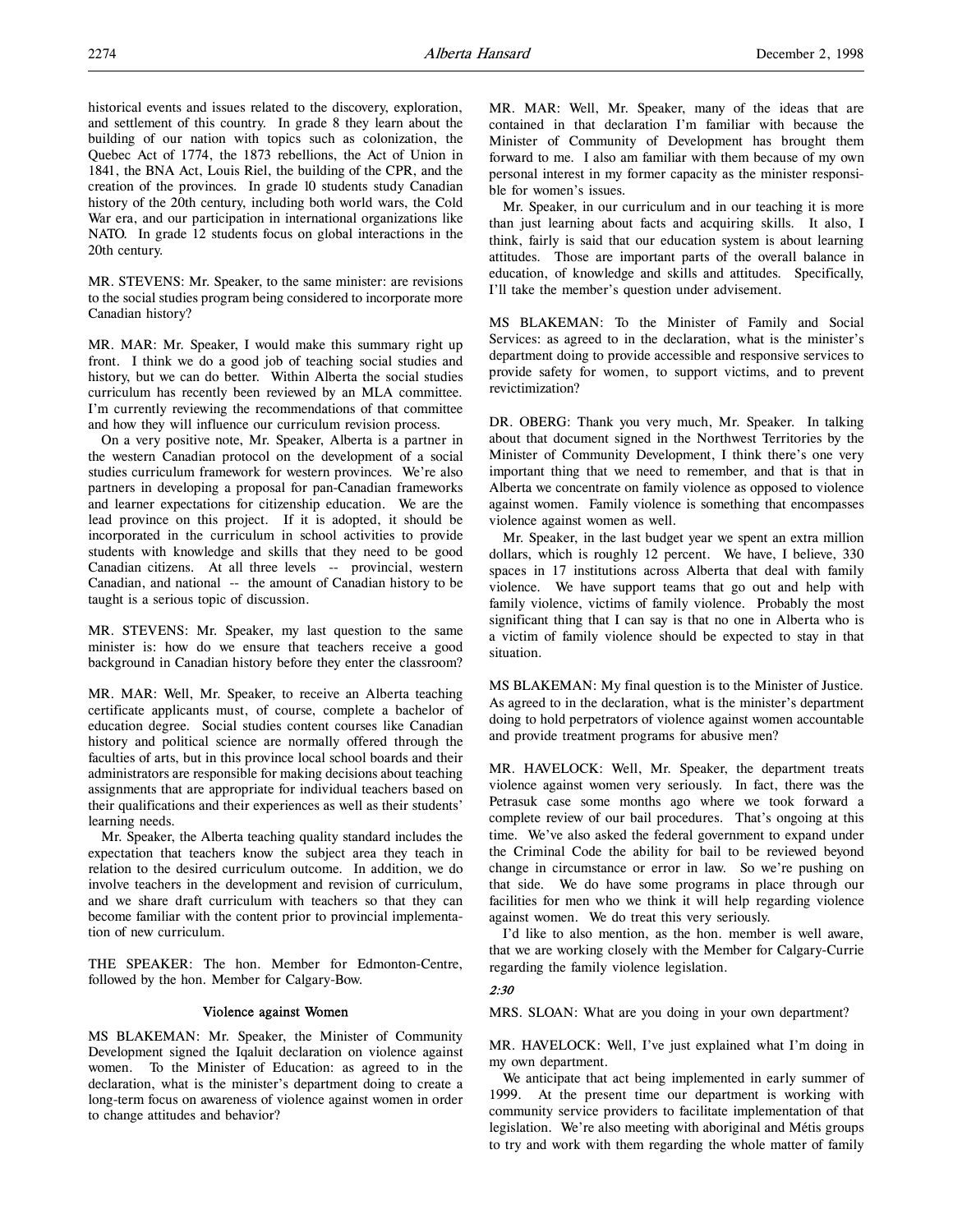violence and violence against women, and we are looking at amendments to the Rules of Court to enable Criminal Code charges to be laid to enforce breaches of protection orders as an alternative to civil contempt proceedings. So we are working in a number of different areas.

THE SPEAKER: The Member for Calgary-Bow, followed by the hon. Member for Edmonton-Norwood.

## Charter Schools

MRS. LAING: Thank you, Mr. Speaker. My question is to the Minister of Education. I've been contacted by a constituent whose children attend the Foundation for the Future charter school in Calgary. The school's lease is due to expire in June 1999 for the elementary students and March 1999 for the junior high students. The school is having difficulty renegotiating the leases. What is the minister doing to help charter schools in Calgary find space so that they can continue to be a choice in education?

MR. MAR: First of all, Mr. Speaker, I am familiar with the particular circumstance of Foundation for the Future charter school, which is a very fine school. Secondly, I think it would be fair to say that charter schools in general in the city of Calgary have had some difficulty finding appropriate space. My department has been working with the Calgary board of education but also with the Calgary Catholic board to find suitable school space for Calgary charter schools that are having difficulty finding appropriate accommodations.

We recognize that the availability and affordability of space is an issue for some charter schools. Charter schools can now apply to the school buildings branch for assistance with temporary leasing costs if they encounter financial hardships in this regard. Where existing educational space or private facility space is at a premium or where the cost is prohibitive, we are encouraging charter schools to have a shared use with other available government-owned space.

MRS. LAING: Thank you. To the same minister, my first supplemental question. Mr. Speaker, the Calgary board of education has excess space for students that it serves. Can the minister tell us what he's doing about underutilized space?

MR. MAR: Well, Mr. Speaker, one of the very positive results of the Calgary board of education review that was conducted by the review team was that the Calgary board has responded in a very positive way with respect to the identification of the issue of underutilized space within that system. What the Calgary board of education did is establish a task force that conducted an extensive inventory of their existing space in their facilities. They did that last spring, and they provided a report to their board on student accommodation within their schools.

Again, a very positive move on the part of the Calgary board: they've created a number of strategies to deal with declining utilization rates. I applaud the board for doing this. A committee has been struck by the board to review those strategies and develop a plan of action for the board. In my discussions with members of the board, both the new chair as well as the senior administrators, I expect there will be a plan for how to deal with that excess space coming forward in the spring of 1999.

MRS. LAING: Thank you, Mr. Speaker. Again to the Minister of Education: what support is the minister providing to charter schools to help them operate more efficiently?

MRS. SLOAN: A 20 percent increase.

MR. MAR: Well, Mr. Speaker, I hear the hon. Member for Edmonton-Riverview talking about a 20 percent increase, but she is clearly mistaken. The difference between charter schools and private schools . . .

THE SPEAKER: Hon. minister, please. It would really be helpful if the conversations were conducted through the chair. It would be much more effective and much more efficient. Let's get on with the question from the hon. Member for Calgary-Bow.

MR. MAR: Mr. Speaker, charter schools are public schools that receive the same instructional grant rates as other students in the public system.

With that clarification aside, I wish to say that my department has worked with charter schools on a number of different fronts to support their operations. We have an agreement right now with the Department of Community Development to work with the boards from charter schools to provide them with board development workshops. My staff is providing them support for board members, superintendents, school councils, and principals to improve the issues of school governance.

Mr. Speaker, my department has assisted boards in the formation of the Alberta Association of Public Charter Schools, which is an umbrella organization to which all charter schools belong, that provides a forum for sharing of ideas, issues, and concerns. At this time we're also reviewing the regulations that apply to charter schools, taking input from stakeholders. We're drafting regulations at this time, and we will be reviewing them in the near future. Also, as I indicated in my answer to the main question, the School Buildings Board is supplying assistance to those boards having difficulty with leasing costs.

Thank you, Mr. Speaker.

### Recognitions

THE SPEAKER: Seven hon. members have indicated their intention to participate in Recognitions today, and we'll begin with the first one, the hon. Member for Calgary-Fort, 30 seconds from now.

Hon. members, we will call on the hon. Member for Calgary-Fort, then the hon. Member for Edmonton-Centre, then the hon. Member for Calgary-Fish Creek, followed by the hon. Member for Edmonton-Strathcona, followed by the hon. Member for Calgary-Bow, then the hon. Member for Spruce Grove-Sturgeon-St. Albert, then the hon. Member for Leduc.

#### Employment Standards

MR. CAO: Thank you, Mr. Speaker, fellow members. I would like to recognize the people who initiated and implemented a practical and commonsense solution that is beneficial to all working Albertans.

On Monday, November 30, 1998, the employment standards branch of Alberta Labour and Human Resources Development Canada combined their call processing systems. Albertans can now get information on employment standards issues from both the provincial and federal jurisdictions with one-stop shopping, calling just one number, 24-hour access, and fax-back service.

In the past Albertans often had difficulty determining which jurisdiction, federal or provincial, applied to their situation. Alberta Labour employment standards telephone counselors handle about 800 calls a day from all parts of our province, serving more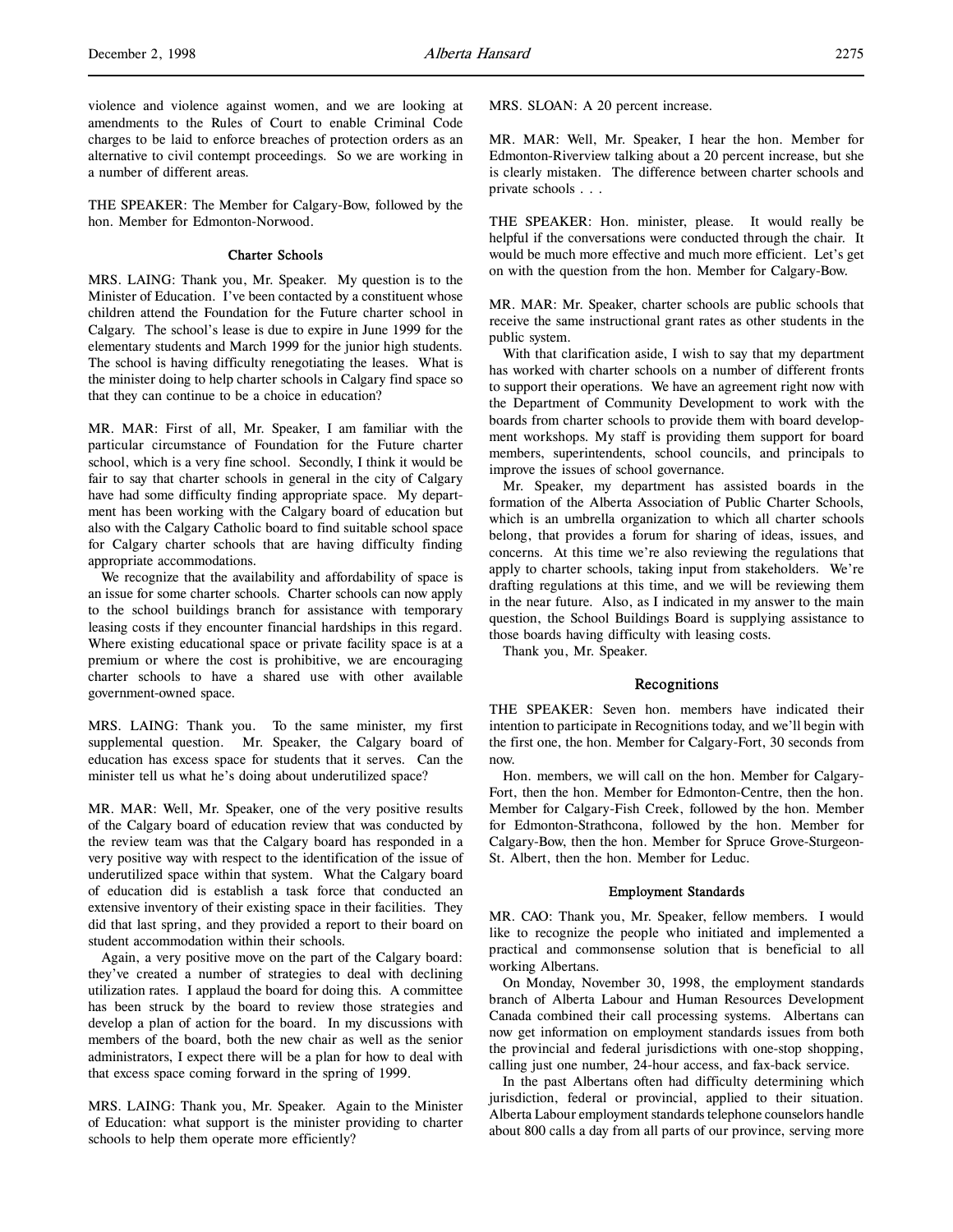than one-quarter of a million Albertans a year. The call combination initiative was identified by Alberta staff directly responsible to the customers' needs.

This joint project with the federal government clearly demonstrates quality service. On behalf of all Albertans I would like to thank them for their efforts and encourage them to keep up the excellent work.

THE SPEAKER: The hon. Member for Edmonton-Centre.

## National Day of Remembrance and Action on Violence against Women

MS BLAKEMAN: Mr. Speaker, this Sunday is December 6, the ninth anniversary of the death of 14 women who were murdered at École Polytechnique.

In 1990, while executive director of the Alberta Advisory Council on Women's Issues, I was asked to organize a memorial event for Edmonton. In just under 10 days and with the guidance and help of women from the community I did just that. Today in recognition of December 6, the National Day of Remembrance and Action on Violence against Women, I would like to thank the women who joined with me from 1990 to '94 and those who continue to carry on the tradition.

Together we continue to give people a place to gather and an event to attend. Women-centred, pro-active, and based in the community, this is a truly astonishing group of people. I hope you can join with us at noon this Sunday at the Tucker Amphitheatre in the Citadel Theatre or mark it in your own way wherever you are.

Thank you.

### 2:40 Impaired Driving

MRS. FORSYTH: Our government in co-operation with local communities, enforcement agencies, impaired-driving groups, and businesses joined forces to further combat impaired driving. I would like to read a poem that was written by one of our young Albertans who belong to Students Against Drinking & Driving.

I went to a party, Mom, I remembered what you said.

You told me not to drink, Mom, so I drank soda instead.

I really felt proud inside, Mom, the way you said I would.

I didn't drink and drive, Mom,

even though the others said I should.

I know I did the right thing, Mom, I know you are always right. Now the party is finally ending, Mom,

as everyone is driving out of sight.

As I got into my car, Mom, I knew I'd get home in one piece. Because of the way you raised me, Mom,

so responsible and sweet.

I started to drive away, Mom, but as I pulled out into the road, The other car didn't see me, Mom, and hit me like a load. As I lay there on the pavement, Mom, I hear the policeman say, The other guy is drunk, Mom, and now I'm the one who will pay.

I'm laying here dying, Mom. I wish you'd get here soon. How could this happen to me, Mom?

My life just burst like a balloon.

There is blood all around me, Mom, and most of it is mine. I hear the medics say, Mom, I'll die in a short time.

I just wanted to tell you, Mom, I swear I didn't drink. It was the others, Mom. The others didn't think. He was probably at the same party as I. The only difference is, he drank and I will die.

Why do people drink, Mom? It can ruin your whole life.

I'm feeling sharp pains now. Pains just like a knife. The guy who hit me is walking, Mom, and I don't think it's fair. I'm lying here dying, and all he can do is stare.

Tell my brother not to cry, Mom. Tell Daddy to be brave. And when I go to heaven, Mom,

put "Daddy's Girl" on my grave. Someone should have told him, Mom, not to drink and drive. If only they had told him, Mom, I would still be alive.

My breath is getting shorter, Mom. I'm becoming very scared. Please don't cry for me, Mom.

When I needed you, you were always there. I have one last question, Mom, before I say goodbye. I didn't drink and drive, so why am I the one to die?

THE SPEAKER: The hon. Member for Edmonton-Strathcona.

### University of Alberta

DR. PANNU: Thank you, Mr. Speaker. I rise today to recognize the University of Alberta, which co-sponsored the just held international conference on universal human rights and human values in the city. The University of Alberta is also to be congratulated on establishing the annual lectureship on human rights. Archbishop Emeritus Desmond Tutu, the Nobel laureate, was the inaugural speaker of this lectureship and delivered his finely argued and inspiring address on antiracism last Sunday, November 29, 1998. The University of Alberta, by co-sponsoring the international conference on human rights and by sponsoring in full its lectureship series on human rights, has taken a world leadership role in the area of human rights.

For over a century now the university, its students, staff, and alumni have participated in many spheres in the community here in Alberta, other provinces, and indeed in other countries. They have shown our young people that as individuals and as groups and institutions we can make a difference in furthering the human rights of those here in Alberta and in other countries.

I take this opportunity to personally thank and congratulate President Rod Fraser and the academic students and other leaders of this great university for their exemplary and indeed visionary leadership on human rights.

Thank you.

THE SPEAKER: The hon. Member for Calgary-Bow.

### Dr. Lorne Tyrrell

MRS. LAING: Thank you, Mr. Speaker. It's my great pleasure this afternoon to congratulate University of Alberta infectiousdisease specialist Dr. Lorne Tyrrell. This week Dr. Tyrrell is celebrating the federal approval of Lamivudine. This wonder drug discovered by Dr. Tyrrell will purge chronic hepatitis B for up to 98 percent of those who suffer from this debilitating disease. Hepatitis B is listed by the World Health Organization as one of the world's most infectious ailments and the ninth most common cause of death, killing 4,500 people each and every day.

Mr. Speaker, the significance of Dr. Tyrrell's discovery is borne in the number of men and women who will benefit from his many years of work. Over 250,000 Canadians and hundreds of millions of people around the world suffer from chronic hepatitis B. In fact, more than 30 countries are now looking to regulate this new drug.

As the Canadians Frederick Banting and Charles Best, discoverers of insulin, did before him, so too has Dr. Tyrrell reinforced Canada's international reputation for excellence and for our commitment to the common good. I'm very proud to congratulate Dr. Tyrrell on this significant achievement.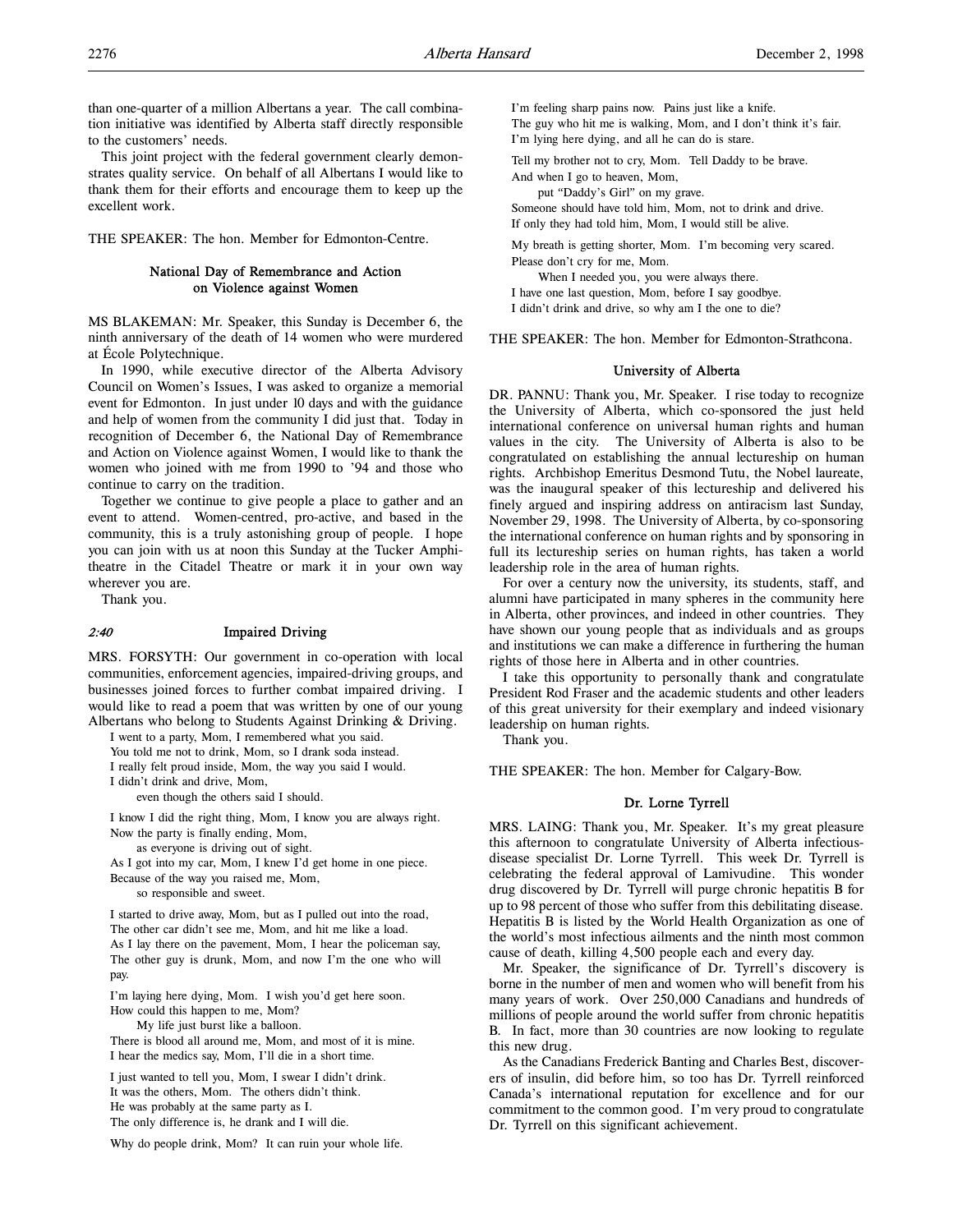### Coaches

MRS. SOETAERT: Thank you, Mr. Speaker. It's my pleasure today to recognize all the coaches who give so much of their free time to our young people. Coaches in community schools and on the rinks give countless hours because they believe in team play, skill development, and the enjoyment of the sport.

Just this past weekend many teacher coaches across this province ended the volleyball season with final tournaments. I was fortunate enough to have a special interest in the Sturgeon school division junior high volleyball competition this past Saturday held at Sturgeon composite high school in Namao. The jubilant winners were the junior high girls from Sturgeon Heights school coached by Corrine Hutchings and Emil Yereniuk, and the junior high boys from Camilla school in Rivière Qui Barre won top place and were coached by Richard Kniel.

My thanks to all those coaches who give up their precious personal time to help young Albertans learn the skills that help them become good citizens.

#### Swimming World Cup

MR. KLAPSTEIN: Mr. Speaker, this past weekend I attended the 1998 Speedo FINA World Cup of Swimming at the Kinsmen Sports Centre in Edmonton. This was an opportunity for me and many other Albertans to see world-class swimmers and competitive swimming at the highest levels. As an Albertan I was also very proud of the excellent facilities our province has to offer the world. Many athletes and spectators commented positively about the Kinsmen centre facilities and its friendly, capable staff.

I want to acknowledge the key role played by the Minister of Intergovernmental and Aboriginal Affairs, the Member for Edmonton-Whitemud, in obtaining government support for the retrofit of the Kinsmen pool. The retrofit has already proven to be a good investment, and it leaves us well positioned to host other international swimming competitions in the future.

I also want to acknowledge the excellent work of the competition organizers, Jim Wheatley and Cheryl Gibson. They led a dedicated team of hardworking volunteers in hosting a very well run and successful event, of which all Albertans can be proud.

THE SPEAKER: Hon. members, I just simply want to say congratulations to all of the hon. members who participated in Recognitions not only today but in this fall session. The level of quality and sincerity in these recognitions has improved dramatically from the spring session, and this is what the purpose of this segment was all about, so congratulations to all the members.

head: Orders of the Day

head: Written Questions

MRS. NELSON: Mr. Speaker, I move that written questions appearing on today's Order Paper stand and retain their places.

[Motion carried]

head: Motions for Returns

MRS. NELSON: Mr. Speaker, I move that motions for returns appearing on today's Order Paper stand and retain their places.

[Motion carried]

# head: Public Bills and Orders Other than head:Government Bills and Orders head:Second Reading

Bill 218 Environmental Bill of Rights

[Debate adjourned December 1: Mr. Amery speaking]

THE SPEAKER: The hon. Member for Edmonton-Ellerslie to close the debate.

MS CARLSON: Thank you, Mr. Speaker. I stand today to close debate on this bill. We have seen many, many instances over the past couple of years of why it's so important to have an environmental bill of rights in this province. Just the most recent example of that is the arsenic in the water in the Cold Lake area. We have seen repeatedly the government being called to investigate this or to take some action, and it is only just now, after this issue was first raised in 1990, that we see the government acting in the hearings that are ongoing.

In this particular case there is some public input. Some of the people from the public have intervenor status, but the problem with people from the public always having to get intervenor status to have their concerns raised on an issue is that it isn't always granted, Mr. Speaker. If we were to pursue an environmental bill of rights, then definitely people would be able to have the right to protect the environment by giving them a platform to comment on policies, by requiring government policies and business plans to be compatible with the principles of sustainable development and the protection of the environment. This would give people access to an environmental commissioner within the Auditor General's office, who could receive and respond to concerns and complaints.

Now, Mr. Speaker, I would urge every member in this Assembly who believes that protection of the environment is important and who believes that the people of Alberta have the right to stand up and protect the environment to support this bill. Thank you.

THE SPEAKER: All hon. members in favour of second reading of Bill 218, Environmental Bill of Rights, please say aye.

SOME HON. MEMBERS: Aye.

THE SPEAKER: Opposed, please say no.

SOME HON. MEMBERS: No.

THE SPEAKER: The motion is defeated.

[Several members rose calling for a division. The division bell was rung at 2:50 p.m.]

[Ten minutes having elapsed, the Assembly divided]

[The Speaker in the chair]

| For the motion: |           |          |
|-----------------|-----------|----------|
| Blakeman        | MacDonald | Sapers   |
| Carlson         | Massey    | Sloan    |
| Gibbons         | Nicol     | Soetaert |
| Leibovici       | Olsen     | White    |
| MacBeth         | Pannu     | Wickman  |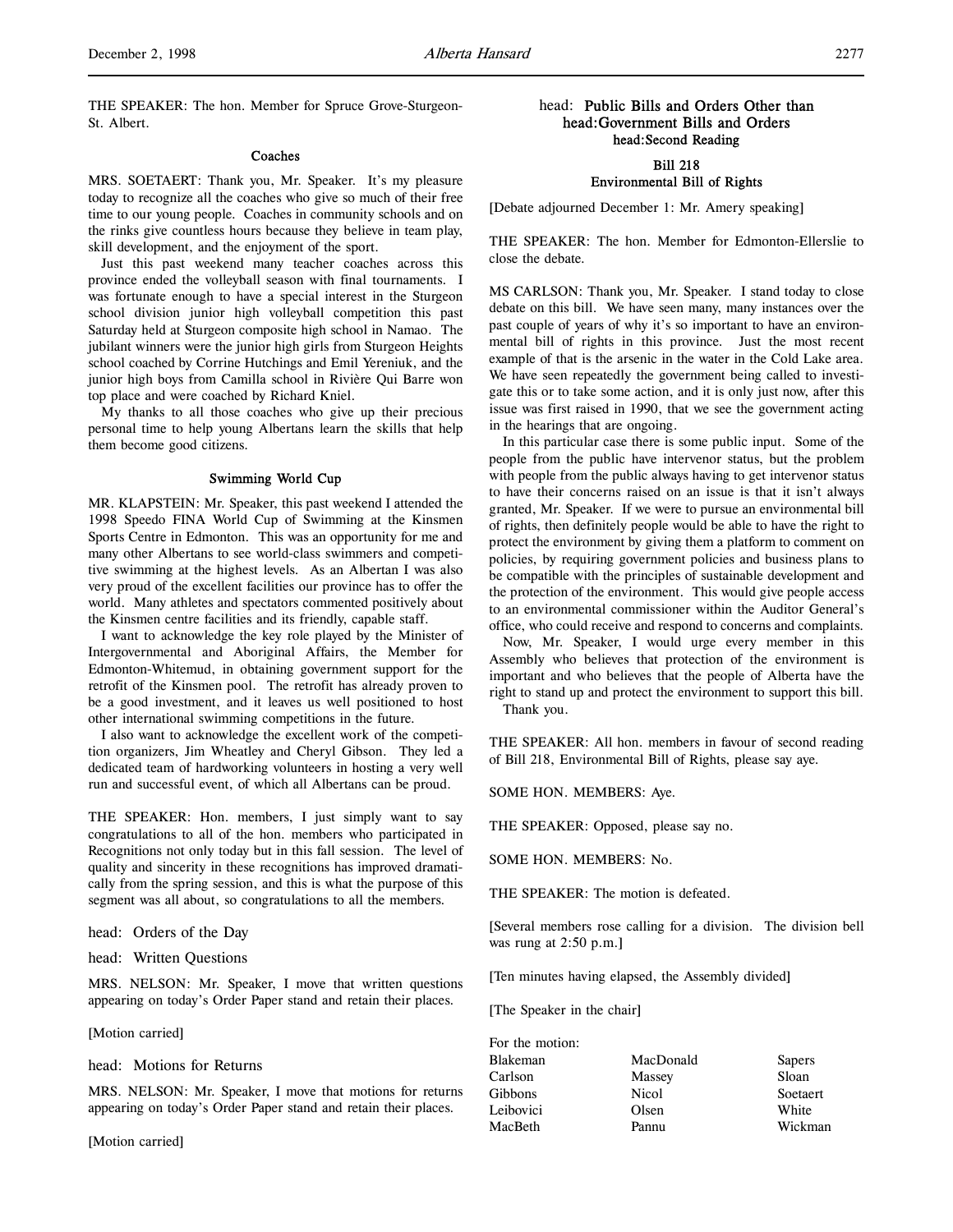| Against the motion: |           |                |
|---------------------|-----------|----------------|
| <b>Boutilier</b>    | Graham    | McClellan      |
| <b>Broda</b>        | Haley     | Melchin        |
| Burgener            | Herard    | <b>Nelson</b>  |
| Cao                 | Hierath   | O'Neill        |
| Cardinal            | Hlady     | Pham           |
| Clegg               | Jacques   | Renner         |
| Coutts              | Jonson    | Severtson      |
| Doerksen            | Klapstein | Smith          |
| Ducharme            | Kryczka   | <b>Stevens</b> |
| Dunford             | Laing     | Strang         |
| Fischer             | Langevin  | Tannas         |
| Forsyth             | Lougheed  | Taylor         |
| Friedel             | Magnus    | Thurber        |
| Fritz               | Mar       | Woloshyn       |
| Gordon              | Marz      | Yankowsky      |
| Totals:             | For $-15$ | Against -- 45  |

[Motion lost]

## Bill 219 Education Employment Relations Statutes Amendment Act, 1998

### THE SPEAKER: The hon. Member for Calgary-Currie.

MRS. BURGENER: Thank you, Mr. Speaker. Someone once told me that the art of politics is the building of consensus, and I'm really pleased to see that we've managed to put together such a large group of people who have taken such a strong position against Bill 219. So consensus building is an interesting aspect of governing. However, that does not in any way take away from my commitment to bring forward an issue that has been bothering me as a taxpayer and as a parent and as an official involved with school issues since the mid-80s. Most specifically, that issue is the fact that I believe students have a right to learn. I believe they have a right to continuous learning, and I believe that as a society, in order for them as young people to understand our commitment to that, every opportunity should be made to provide them with a continuous, confident schooling environment in which they can maximize both the resources of the taxpayer and their own capacity and willingness to learn.

Secondly, Mr. Speaker, one of the reasons I got involved at the provincial level in politics deals with our financial obligations to honour the resources we have as taxpayers and citizens of this province yet use that responsibility to meet the financial responsibilities we have to our teaching profession and to our entire school community. So it is with great pleasure that I begin the debate this afternoon in second reading of Bill 219.

In order to clarify for purposes of further discussion, I want to make it very clear to the House and to all who participate in this that this is not a government bill; this is a private member's bill. In bringing it forward, there is no sense from my perspective of challenging issues of autonomy and power and control and some of the negative elements that have been relayed to me by the postcard campaign, the media campaign, and petitions. This is an opportunity, which I believe this forum allows us, to put forward some thinking about what the future can look like for education.

Clearly, Mr. Speaker, following the questions we've heard in this session and the fact that 26 of our school boards are running deficits, that parents are fund-raising in excess of what they think is appropriate, and teachers are concerned about the future of their compensation, funding becomes a serious issue. So I'd ask all colleagues to have the courtesy to pay attention to some of the issues and allow them to be considered and discussed in their own communities.

THE SPEAKER: Hon. member. To both the Minister of Labour and the hon. Member for Calgary-Buffalo, the ultimate insult that can be provided to the House is for an exchange to pass between the chair and the hon. member who's been recognized with the floor.

So, please, hon. Member for Calgary-Currie.

MRS. BURGENER: Thank you, Mr. Speaker. For clarification, the bill has three essential elements. The first element that I would like to put on the table as a point of discussion is the ability to assert the rights of students to learn by restructuring the legal right of teachers to strike or boards to do lockouts. The second principle for discussion is the repositioning of the principles outside of the collective agreement. The third principle for discussion is the development of a provincial bargaining model to address sustainable and appropriate funding for education.

Mr. Speaker, I realize that as this bill was tabled in the spring, there are some ramifications to the membership of the Alberta School Boards Association vis-à-vis their membership. I recognize that should this bill be successful either today in the House or in further discussions about restructuring, that situation would have to be addressed. I also appreciate the fact that each of these three elements in and of itself could constitute a private member's bill or, indeed, a policy discussion for government to consider. My point in combining the three is so that in our overall framework of educational reform, some of the elements that have eluded us in our restructuring of education can be included in an overall package.

Each of these principles deserves merit for debate and discussion, but as I said earlier, it can't be premised on an issue of power and autonomy, and it certainly cannot be premised on the issue of status quo. I can tell you that I was very discouraged by the campaign that came out of the Alberta Teachers' Association clearly suggesting that the status quo was okay, because it is not consistent with what teachers have said to me about the remuneration they wish to receive nor from parents who had serious concerns about the long-term funding of education. Having said that, I would like to speak on the three elements individually.

With respect to the concept of continuous learning, I include in my comments the commitment to talk about continuous learning rather than lockout and striking activity, because I believe that student achievement and the ability of students to have a competitive access to our postsecondary opportunities is going to rest on their ability to have a confident, sustainable, long-term access to education. We have restructured education within our department and within our boards to look at achievement testing in grades 3, 6, and 9, including our departmental achievement test at grade 12. We have also set school-based planning based on the achievement tests that these schools and students accomplish. We also look at professional development strategies, the opportunity for extracurricular activities. We look at curriculum development. Mr. Speaker, every one of those elements requires that our students are not interrupted in their ability to learn and that they have a free range of access to as many extracurricular programs as possible.

#### 3:10

I will reference probably a few times in my comments some of the impacts of strike that have disrupted not only whole communities because of students losing the opportunity to move on from grade 12 to their postsecondary opportunities but also the fact that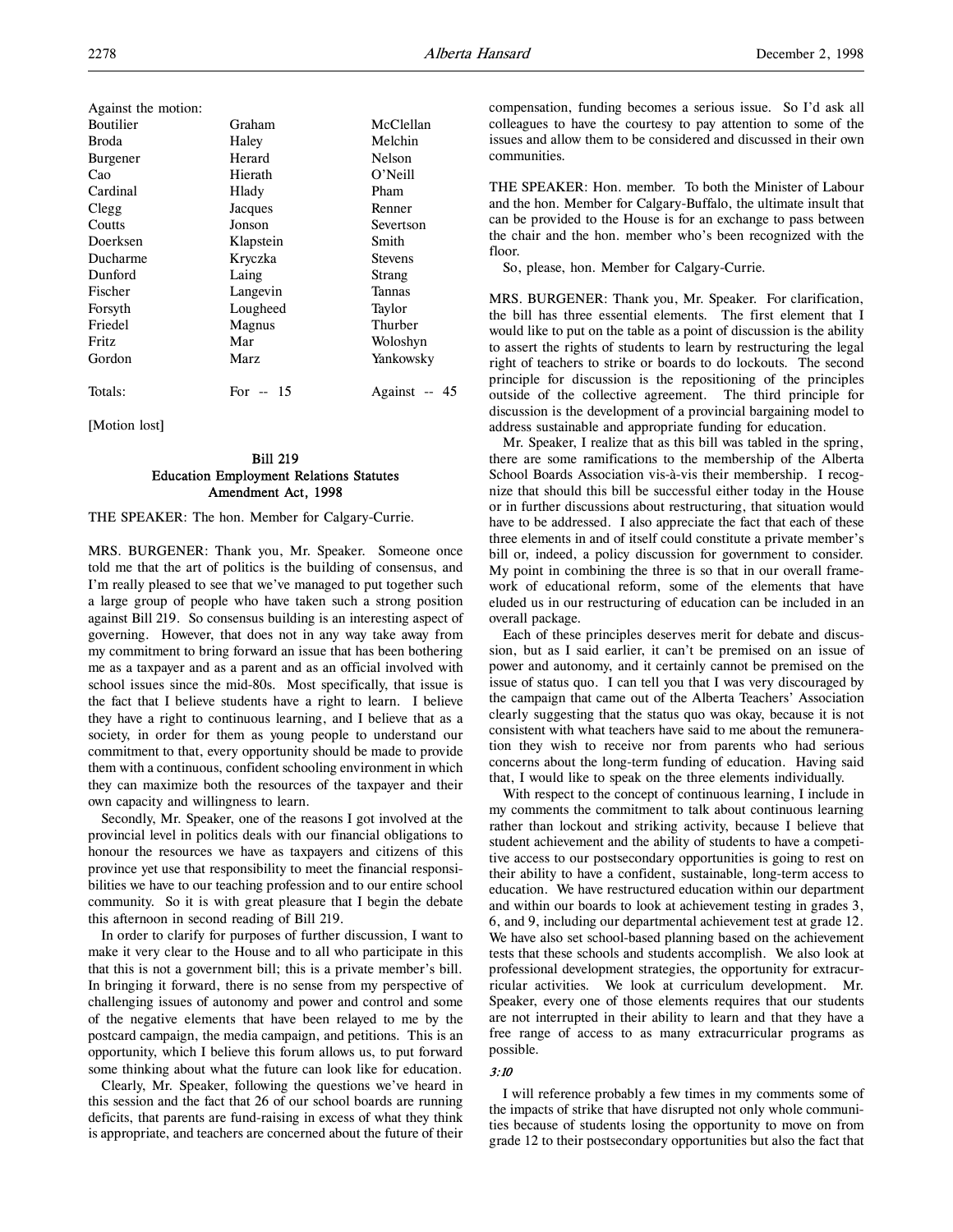any interruption in student learning can perhaps reduce a student's ability to achieve at their maximum level. It certainly interrupts a teacher's student planning and curriculum programming. I believe that in the context of our overall restructuring of education within the model of accountability, the commitment to leave students free to learn on a continuous basis is absolutely essential.

Even on the work-to-rule basis, which some schools have used, pulling out the extracurricular activities as an option for students to access can seriously hamper their ability to stay committed to learning, can seriously inhibit their ability to find that one key element of their own learning skill and style that allows them to maximize the teaching opportunities in the regular grades and other curriculum programs. Mr. Speaker, as a society, as a community, and as a government I personally feel that the responsibility to develop a model of continuous learning is absolutely essential. I think our students demand no less, and we are obligated to provide them with that consistency.

The second principle deals with removing the principals from the bargaining unit. Those of us who sat through the debate on the firemen and the managers in the fire department can recall many of the issues that were relayed in that discussion, and I encourage you to refer to *Hansard* for some of them. I want to address the fact that we have moved to a site-based management. In fact, parents and communities have demanded that we do that. In order for parents and students to be effective in their role in education, in order for communities to have a say, principals need the freedom to be more effective in their evaluation of teachers. They need a new range of accountability to deal with their community. We have demanded that school boards divest themselves of large, centralized administrations, and quite frankly the key people that pick up that role are our site-based managers, our principals.

I'm further concerned, Mr. Speaker, that when work-to-rule issues are ways that boards and unions use to negotiate issues, the principal is left to honour his obligations or her obligations within their ATA membership by restricting their hours at school before and after by something in the nature of about half an hour. Notwithstanding that, principals today have to carry the serious responsibilities of managing their facility. They deal with staffing, maintenance, community outreach, business partnerships. They have an increased range of administrative responsibilities. I'm very, very distressed with the fact that even though principals do carry a teaching load -- many of our principals still do - we have to recognize them as the key, significant administrators that they are. In order to maximize the professional development and administrative skills that most boards and principals themselves access, it is time to address the outdated union-based limitation that confines principals to one role and one role only. In no way do I want to not recognize the fact that principals are the key instructional leaders in a school, and that role as a teacher is respected by their fellow teachers, but at some time we must look at change.

Lastly, on the funding framework. Mr. Speaker, we could go on and on about what adequate and accessible funding for education can look like. I oppose provincial bargaining for a few reasons, and I'll put them out for you. Clearly, we need to look at equity in education. I just want to quote to you from a letter from our minister to a Mr. David Oakleaf, chair of William Aberhart high school council, following the CBE review. He goes on to say in the letter that

over 83 percent of the instruction block is spent on instructional staff salaries and benefits, and that provisions contained in the collective agreement between the board and its teaching staff severely restrict the CBE's ability to allocate its financial resources and impose limitations on the availability of discretionary funds.

Mr. Speaker, that encapsulates a fair amount of the background that's within the CBE report. Now, if we have recognized contracts that are our responsibility to honour and obligate and if we control the funding in government, which we now have done through our provincial funding framework, there is no mechanism, absolutely no mechanism to see the effect of those dollars which are allocated to the teaching contracts, which is the responsibility of boards, and the impact of resources left over to the classroom. It is not appropriate to pit one board against the other in the middle of 1998 because in 1996 or '97 or '98 certain contracts were signed, certain obligations were met. It is inappropriate to say that one board has hired at a higher level or a lower level.

You need the ability to fund a human resource strategy for our teachers that this government and this province respect. You need the ability to look at curriculum. You need the ability to look at professional development, and you cannot do that on a piece-bypiece, 60-board-member contract negotiation. It is not the most effective use of the trustees, who sign on to support the policies of the educational community they represent. It is not the best use of our teachers' time to be concerned about whether or not they're going to get paid next month, next week, or next year. I appreciate that there is a concern about the provincewide lockout component. There's no doubt in my mind that that kind of concern is serious, and that is why the first element of this bill is in front of you.

If this government is going to control the funding and take away the right to tax, it has the obligation and the responsibility to put a framework in place that allows for a funding mechanism that meets teachers' needs, not just teachers on a board-by-board level but on a provincewide level. If we have a weakness in any area of curriculum, it is the ability to meet that obligation through a provincewide initiative that makes provincewide bargaining important. When our nurses were at risk a few years ago when we were in health care restructuring, one of the key things we could do was to target dollars and put them into frontline nursing without disrupting the entire system. Mr. Speaker, we have a lot of opportunities to look at this human resource component of management based on curriculum needs, student needs, and financial ability. We can only do that on a provincewide basis for provincewide goals to be recognized.

Mr. Speaker, I recognize that it is controversial, it is difficult to consider, and it imposes a severe amount of pressure on individual politicians to face some of these issues in their constituencies. I respect the fairness with which this issue has been understood and the way in which parents, teachers, and the community at large have asked: what does this issue mean, and how can we go forward?

I would like, in conclusion, to ask that the House consider, when we look at the further review of the funding framework in the context of the discussions we will hear this afternoon, that every opportunity be made to avail members of that committee and MLAs to understand what our future obligations are. We are not able to do merit pay for our teachers. There are those who say that it's impossible to do it. We don't even have a mechanism. We are not able to deal with strategic curriculum changes that come on a provincewide basis. We are not even able, Mr. Speaker, to look at weaknesses in our site-based testing and achievement testing, whether that's a shortage of human resources, whether it's a lack of training, or whether it's a new curriculum that might come onboard that the province sees as something they should deal with.

Mr. Speaker, without that provincewide ability to look at a funding mechanism that allows us a human resource management strategy, that takes the stress off the teachers wondering whether they're going to get paid, and that utilizes administration and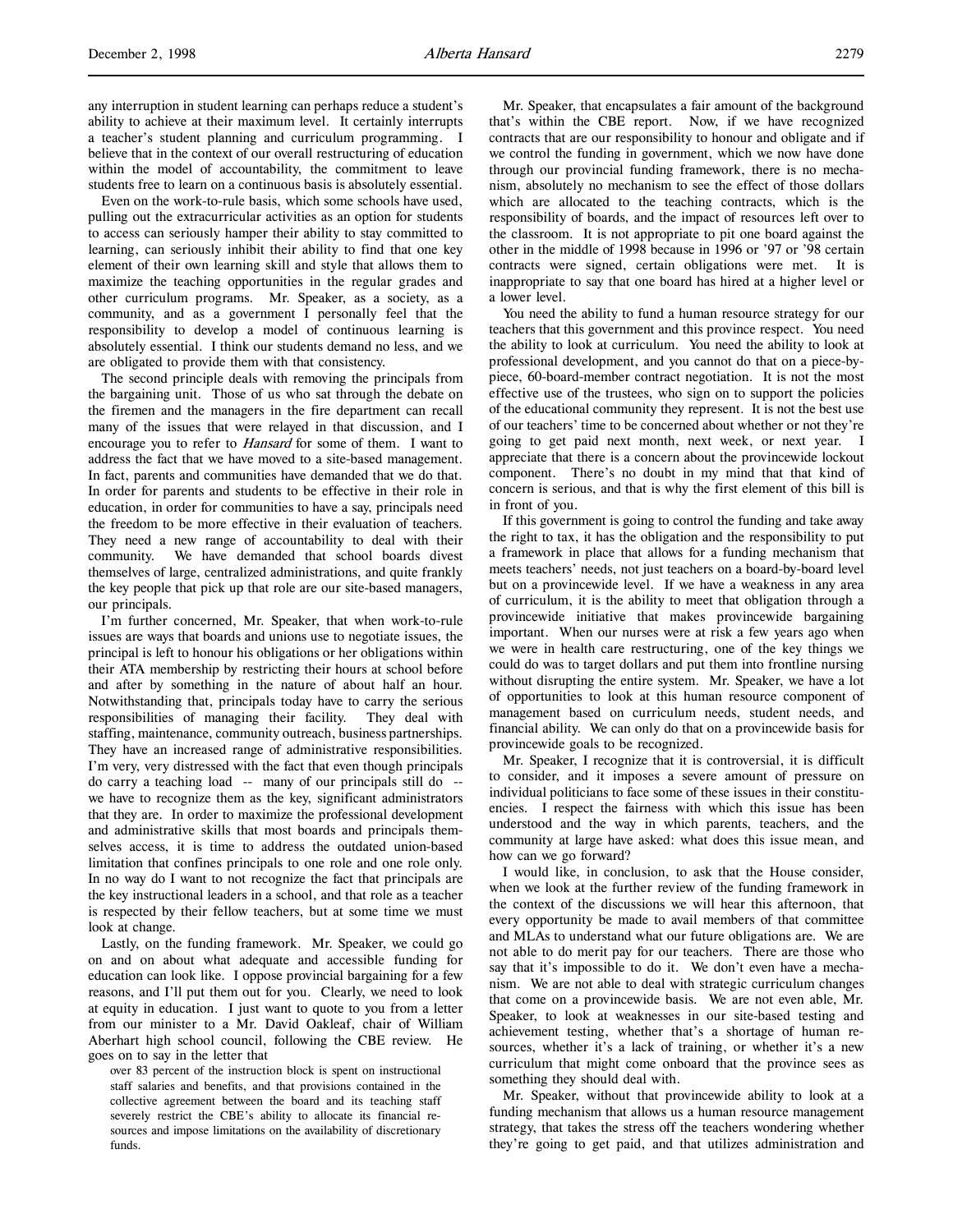trustees from our 60 local school boards in their most effective way, without doing that, I firmly believe we have not met the obligations of restructuring that we started in 1994. I think the importance of recognizing structural change as a mechanism for meeting the financial obligations of our boards and our teachers and our communities is something that we should not shy away from.

I look forward to the comments of my colleagues this afternoon, and I appreciate again, with all due sincerity, the fact that many of you have had to deal with some difficult questions. I appreciate the fact that many of you contacted me to find out what the elements were that I was pursuing and were very thoughtful about how they could be used in further discussion about the overall health and wellness of our education system.

Thank you, Mr. Speaker. I look forward to the debate.

3:20

THE SPEAKER: The hon. Member for Edmonton-Mill Woods.

DR. MASSEY: Thank you, Mr. Speaker. I'm pleased to have the opportunity to join in debate on Bill 219. As the previous speaker indicated, this is a private member's bill; it's not a government bill. It doesn't reflect government policy, and I think that that's fortunate.

In crafting my remarks against the bill, I tried to simplify what I saw as the purposes, and those purposes seem to be three. One is to take the principals out of the same bargaining unit as the teachers. The second is to establish one big, provincewide collective agreement for all teachers and school boards and remove the ability of local boards to bargain, and third, to take away the right of strike and lockout from teachers and from school boards. When you go through the language, that in essence is what this private member's bill would accomplish were it passed.

I think the part of the bill that I would like to focus on is that part of the bill that would remove principals from the local bargaining unit or from the same bargaining unit as teachers. If you start and look at the underlying view of schools held in this bill, you find a view that was prevalent in this country in the early parts of this century. In the early 1900s people in education and other human endeavours discovered what they called scientific management. That kind of a management model was embraced by educators and schools of economics and business for a long time. Unfortunately, the view still prevails a century later in some people's minds. It's a view that I thought had been rejected by most people but lives on in Bill 219.

That view would view schools as factories. It would see schools and children, I guess, as widgets, widgets that come out at the end of an assembly line after they have been placed under the care of teachers and principals. It's a view of schools where there are standardized rules that must not be broken, where there are standardized roles, where everyone knows their place, and where it's the principal's major task to help people adhere to those roles and to fulfill the roles to which they have been relegated. It's a very mechanistic model. It's a technical model, and it has very little to do with being human and being involved in a human endeavour.

The role of the principal is that of a supervisor, and I think we heard it in the language of the previous speaker. The speaker indicated how important it was for principals to evaluate teachers and indicated the notion of the principal managing the community that works with schools. So it's that very, very technical view of schools, that factory model of schools, that schools are to be managed and the people and the individuals in them to play a particular role.

I think it stands in stark contrast to what most people would hope our schools would be like as we enter a new century, and most I think would agree that we should be viewing schools more as small communities of people that are dedicated and who are working with one another in the interests of children. That community draws principals and teachers, community members, resource personnel, the entire community into the service of children and tries to provide for those youngsters the best, the highest quality in terms of program. That community is linked by these shared goals, that service to children. I think this bill, in casting the role of the principal as supervisor, would break that link. It means that the principal plays an entirely different role within that community, one that I've described existed in the past.

The principals have to work with a lot of people. Teachers are under their direct control, and many school personnel are under their direct control, but they also have to work with a lot of other people. They have to work with parents, whom they can't directly supervise. They have to work with teacher aides, volunteers of all sorts, organizations. They have contacts with multiple individuals in their community where they don't exercise complete control or any kind of administrative control. The notion of school as community recognizes that there is that difference. I think if we want to do anything that can help that community, we would want to make those community members stronger, make them feel more a part of the community, and to take actions just opposite to those that are proposed in Bill 219, actions that would help staff and principals work together, as I said, in the interests of children.

The bill raises the question of what it is exactly we want from principals and what schools are all about. Well, certainly highquality programs for children has to be the goal: the very best we can do in terms of instruction, the very best people we can draw to help in that instruction and the designing of learning experiences for children. One of the key roles for the principal is to help give teachers professional autonomy, to help make sure that those teachers that they're working with are free to do and to ply their craft uninhibited. That's a very, very special role for any individual, but it makes the role of a principal a very key one in every building. If you look at a lot of the research on schools and what makes good schools, certainly principals play a major role in the quality of what happens in a school. So that role of helping teachers to be the best they can be is a major role for the principal, and anything that would alienate the principal from those teachers, as this bill would, I think has to be resisted and resisted vigorously.

As a school trustee I was elected, and within a few months we had a teachers' strike. Welcome to the board. It was a teachers' strike that lasted nine days, and it wasn't a very friendly affair. In terms of strikes, what happens during the strike is bad, but what happens after a strike can be even worse. I'm not sure how many principals made the point of speaking to me after the strike was over and said how important it was that they were with those teachers and that they weren't left in the schools as managers and that they were part of the staff. That was a number of years ago, in 1978, and I've remembered those comments as expressing at the time the feelings of those principals. It really underlined for me the very precious links between teachers and principals and how we have to make sure that we do as little as possible to sever those links.

I think we want principals to help teachers create and design the very best in programs, the very best in learning experiences. The focus is on that help and not on the evaluation of how well that help is being crafted. Again, if you take them and separate them from the teachers and focus on the role as it would be, that of evaluation, I think you're performing a disservice to children. I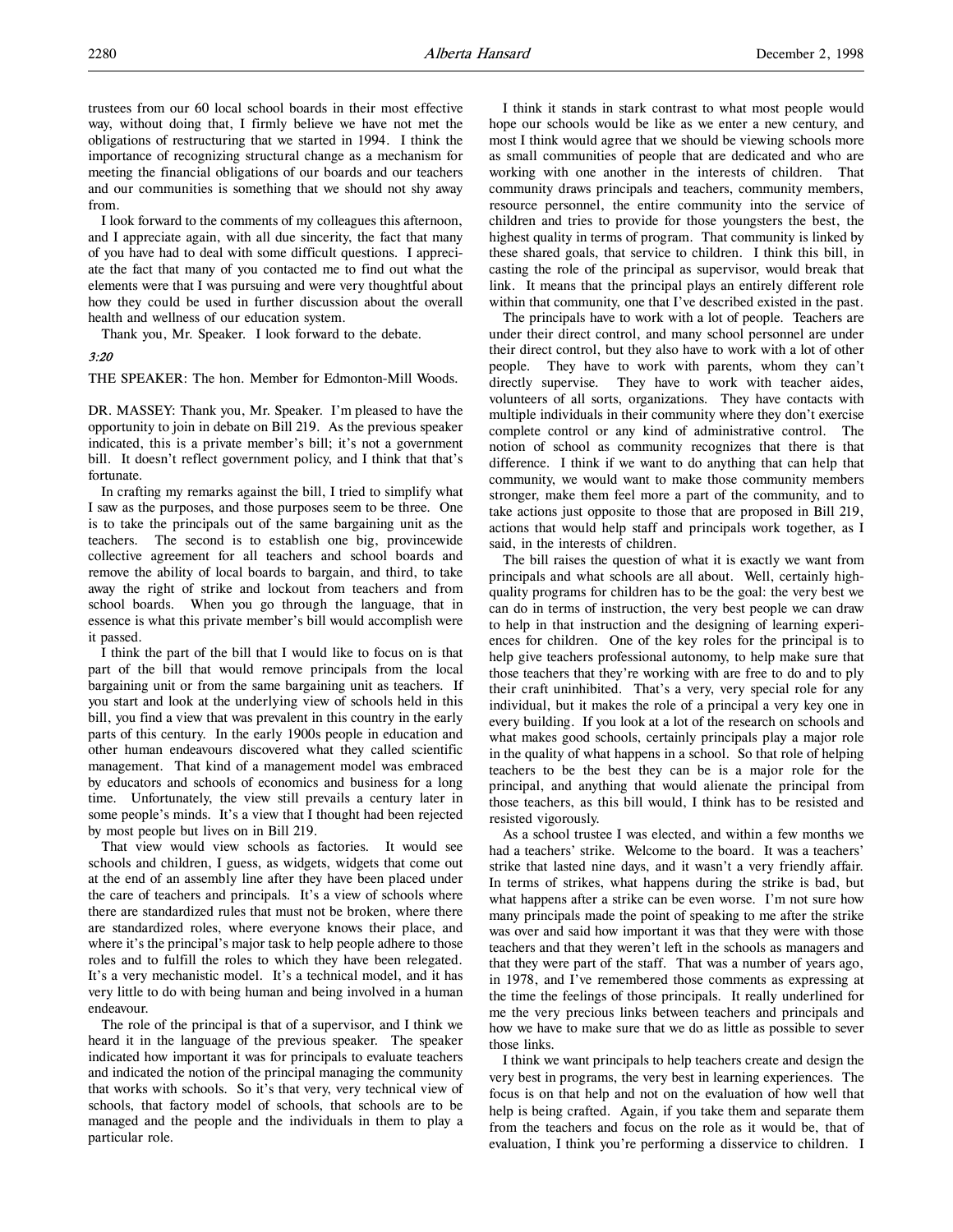ask the question and I'd ask the question of the bill's sponsor: would making principals strangers in their professional organization be in the interests of children and be in the interests of good teaching? I think that there's only one answer to that, and that answer has to be no.

## 3:30

I go back to the image of school that seems to be built into the bill and how incompatible that seems to be with 21st century thinking and how unfortunate it would be if we were to entrench ideas that in many jurisdictions have been discarded. This private member's bill is inconsistent with many of the actions that the government has taken in the restructuring. Certainly the move to site-based management casts the principal in a different role than was occupied in the past, and it makes the working relationship between staff and principal even more important than it has been in the past. There have even been moves by school boards across the province to try to define that relationship in terms of how decisions are made at schools in terms of site-based management, again recognizing how important that link between principal and teachers really is.

The member made some comments that I would like to refer to. One of the things I am left somewhat confused by is that I took it that the intent of this private member's bill would be to make things better. Yet as I heard the mover talk about the bill, the mover spoke of this as being a way of controlling costs. I have to admit some confusion, because it seems to me that that would be the topic of a different bill, likely a government bill, if the intent was to bring down the teachers' salaries, if the intent was to make sure that school boards didn't spend money. I think that that might be a different bill.

I also was, I guess, confirmed in my notion that the mover has of schools as being somewhat factory with the references to managers and managers in the fire department. I would hope that although there would be many similarities, there are some significant differences in those organizations. The fire department management problems are still not resolved in some areas.

The last comment I would like to make, Mr. Speaker, is on the provincial bargaining. One of the things that we have lost with the centralizing of financing of education in the province is local control and the ability of local communities to respond to the needs of their students. I go back to my own experience as a trustee and the things I look on with pride as things that those boards that I was fortunate enough to work with accomplished, things like the international baccalaureate program for students who had those kinds of talents, the alternate programs for students with special abilities in art, the special education programs that we were able to work out with the Department of Health for the very, very severely handicapped, and the creation of facilities like Capilano school. I look back at some of those accomplishments and recall that they didn't come from the provincial government, nor were they initially funded in total by the provincial government. They were drawn out of local resources through the tax base, and they allowed the board to respond to local conditions.

One of the boards that preceded me had passed some motions that I think the mover of this motion might have found interesting. The Better Education Association, when they took control of the Edmonton public school board, immediately passed a number of motions, and one of those motions was to hire the very best qualified teachers that they could. That stood in sharp contrast to practice at the time, which was to hire the least experienced and the least educated teachers in an effort to keep costs down. That is why I'm worried about the notion of provincial bargaining and

the kind of focus that that might have. I think local boards being able to determine the kind of teacher or the kind of support staff they want and then going out and negotiating, if that's what it takes to get that kind of personnel, is an important piece of local control of schools. So I found the arguments for provincial bargaining less than convincing.

With those comments, Mr. Speaker, I would conclude and look forward to the further debate on Bill 219.

THE SPEAKER: The hon. Member for Highwood, followed by the hon. Member for Edmonton-Gold Bar.

MR. TANNAS: Thank you, Mr. Speaker. I'm pleased to have the opportunity to speak today to Bill 219. While I support the right of the hon. Member for Calgary-Currie to propose a private member's public bill, I cannot support Bill 219. I feel that Bill 219 would create too many negative consequences in Alberta's schools, particularly in rural areas of the province, such as Highwood, which I have the honour to represent.

Mr. Speaker, as I understand it, Bill 219 has three main purposes which it would serve, the first being to prohibit strike action by teachers and/or lockouts by school boards. The second purpose would be to remove school principals from the bargaining unit, and the third is to establish provincewide bargaining between the Alberta Teachers' Association and the Alberta School Boards Association. I would hope that any bill concerning education would be predicated, first and foremost, upon the improvement of learning and of teaching, and frankly I don't see any connection between this bill and such important educational improvements.

Mr. Speaker, teachers' wages and benefits are currently decided through periodic local negotiations between individual school boards and members of the Alberta Teachers' Association. If these negotiations fail to produce a settlement, the school board and the teachers follow the steps for the bargaining process outlined in the Alberta Labour Relations Code. Under the Labour Relations Code teachers hold the right to strike, and local school divisions have the right to lock teachers out in the event of an unresolved and prolonged labour dispute. The bargaining process in Alberta has developed over many years, and if I may say so, it seems to work fairly well in that we have not had a teachers' strike in 1998 nor in '97, not in '96, not in '95, not even in '94 and '93, in the years of the big education and budget cuts, although I would have to add that education was cut lowest of all the provincial budget cuts. Nevertheless, not even in those years did we have a teachers' strike.

Mr. Speaker, the situation in Alberta doesn't show that there's any practical need for this sort of measure at this time. The numbers show instead that there has not been a teachers' strike for the last six years. This fact indicates to me that the current system is working reasonably well in addressing the needs of school boards and of teachers and, through them, of the students they serve.

This brings me to the second principle of the bill, which is, presumably, to foist provincewide bargaining upon separate and public school teachers. I believe that the maintenance of a local system of collective bargaining has many distinct advantages. In a potential strike situation it would make a provincewide strike very unlikely because you would have 60 different bargaining units. A provincewide strike would shut down Alberta's education, disrupting the education of thousands of students, and that's what Bill 219, it seems to me, encourages and invites.

[Ms Graham in the chair]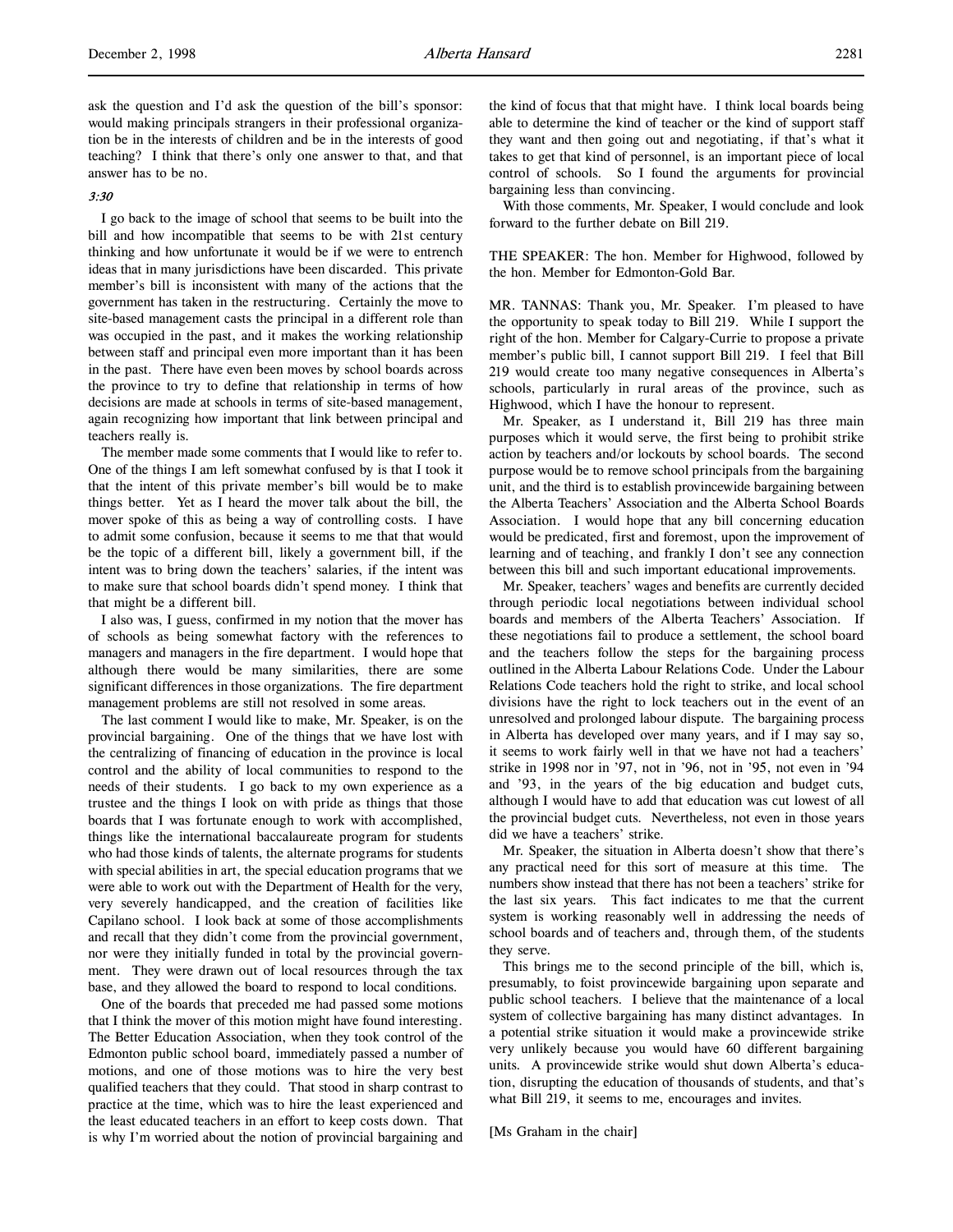Our present system of local bargaining takes into account the economic state of the local community and the specific needs of its schools. In addition to teachers' wages and benefits there are other issues bargained. Issues such as class size, extracurricular activities, lunch fees, recess duties, teacher transfers, and others are addressed in these collective bargaining agreements. How do we address these conditions in blanket form for the whole province? In my opinion, Madam Speaker, we can't create a collective bargaining agreement for the whole province that will meet all of the needs of Alberta schools, of their students and teachers.

## 3:40

Madam Speaker, what works in the city of Calgary will not always suit the rural areas or even other urban areas such as Edmonton or Fort McMurray or Medicine Hat. Similarly, the priorities of my constituency, Highwood, and the south vary, I'm sure, from a region and a constituency like Peace River in the north. They are distinct from one another and have distinct needs. The differences that I'm speaking of include variations in the density of population, cost of living, the distance between the communities within those rural areas, the distance that students need to travel whether in the urban area or the rural area, the size of the schools that are able to be there, among other factors. I believe that our current system, which allows teachers and school boards to negotiate with one another on a local basis based on local needs and local situations, best addresses Alberta's wide diversity.

It seems to me, Madam Speaker, that in a province as diverse as ours a provincewide collective agreement will take one of two possible shapes. The first may be a general document with general terms which would fail to take into account the wide variety of local conditions that are obtained in our different communities and would, as a result, leave some rural teachers and rural school districts at a distinct disadvantage. We only have to look at the hospital agreement with nurses, where it's driven primarily by urban nurses and urban hospitals. If you know anyone in a rural hospital who's trying to work out some of the issues, it's very difficult to apply those city regulations and agreements, which make sense in the city but don't in a small community, in a small hospital. Well, Madam Speaker, I'm suggesting that's very much so, and I have been elected to represent a rural area.

The second option that would seem to be facing us would be for a provincewide collective agreement to be not general but allinclusive. It would have to have such a great number of footnotes and appendices added to the agreement to address the recognized and special needs of 60-some very different school boards that the agreement would end up being cumbersome, complicated, confusing, and would look not unlike the New York City telephone book.

Madam Speaker, neither of these scenarios improves learning and teaching in the schools of our province. Instead, I believe that the better scenario is the system we've got in place right now, where local teachers sit down with the local school board to negotiate an agreement that works best for the community they serve.

Madam Speaker, the public teachers in Highwood have not asked for any of these changes. Indeed they have sent hundreds of cards opposing Bill 219. I have not had any school boards request this, nor have their trustees requested the changes proposed by Bill 219. To date not one of Highwood's school councils has asked for these provisions. There currently appears to be very little interest in establishing a provincewide system on the part of either teachers or school boards in my constituency of Highwood.

In 1993 the departments of Labour and Education, the Alberta Teachers' Association, the Alberta School Boards Association, and the Alberta Home and School Councils' Association did a review

on the bargaining process for education. As a result of this review, during which at least 1,500 stakeholders were involved, provincewide bargaining was discussed, considered, and rejected. Rejected, Madam Speaker. It's been the goal of the Alberta government to establish a right balance between provincial involvement and local autonomy. It has looked at what the most cost-effective and efficient ways are of getting things done while respecting the rights of communities to manage their own needs and set their own priorities. We've got that balance now in our education system, and we would be wise not to disturb it.

Madam Speaker, as members we ought not to be intimidated by impractical changes because we might be charged with only supporting the status quo. Change, if it is to be useful, must be practical if it is to be supported, and it would have to in this instance improve teaching and learning.

I now wish to turn to the third principle of Bill 219 as it probably is nearest and dearest to my heart, based on 27 years of teaching experience. I referred earlier to the difficulty of trying to impose a provincewide solution on local situations. I was employed with the Foothills school division as a teacher and for two decades served as a school-based administrator. During these years as a principal or school-based administrator I taught between 50 and 90 percent of the school time. That still obtains in our area as most administrators in the rural schools teach part of the school day, and those administrators could really best be referred to as principal- teachers.

Madam Speaker, imposing an industrial management model on a professional group who work independent of one another is really inappropriate. It has not been demonstrated how removing principals in rural schools from their teaching role would improve teaching and learning in these schools. As members, we've all been in different schools in our constituency, and I'm sure most of us can tell when we're in a good school. Invariably the teaching staff, students, and support staff are in harmony with the principal and the vice-principal. The school has a happy and purposeful air to it. Studies on good schools show that collegiality, shared goals, and professional respect for each other are the hallmark of such fortunate places, where the principal is the leader among equally dedicated teachers. Why would we want to impose an industrial-type manager/employee relationship or a lineand-staff military model, such as a fire or police model, on education?

Talk to people from the teaching profession in the province of British Columbia, where there's separation of principals from teachers. Ask them: has it helped improve teaching and learning? They'll give you a quick answer: it sure has not.

Madam Speaker, can you imagine a noted educator and principal like Steve Ramsankar being separated from his teaching staff? Show me an unhappy and unproductive school, and we'll no doubt find a model where the principal is very separate from the teaching staff and where collegiality is a word in the dictionary.

If the principals, teachers, trustees, school councils, and parents of my part of Alberta are not calling for the proposed changes and if no discernible benefit to learning and teaching accrues, the question begs then to be asked: why would I support Bill 219? Madam Speaker, I find that I am unable to support this bill, and I trust that many other hon. members will find it equally difficult to support it.

THE ACTING SPEAKER: Hon. members, before proceeding with the next speaker, is there unanimous consent to revert to Introduction of Guests?

HON. MEMBERS: Agreed.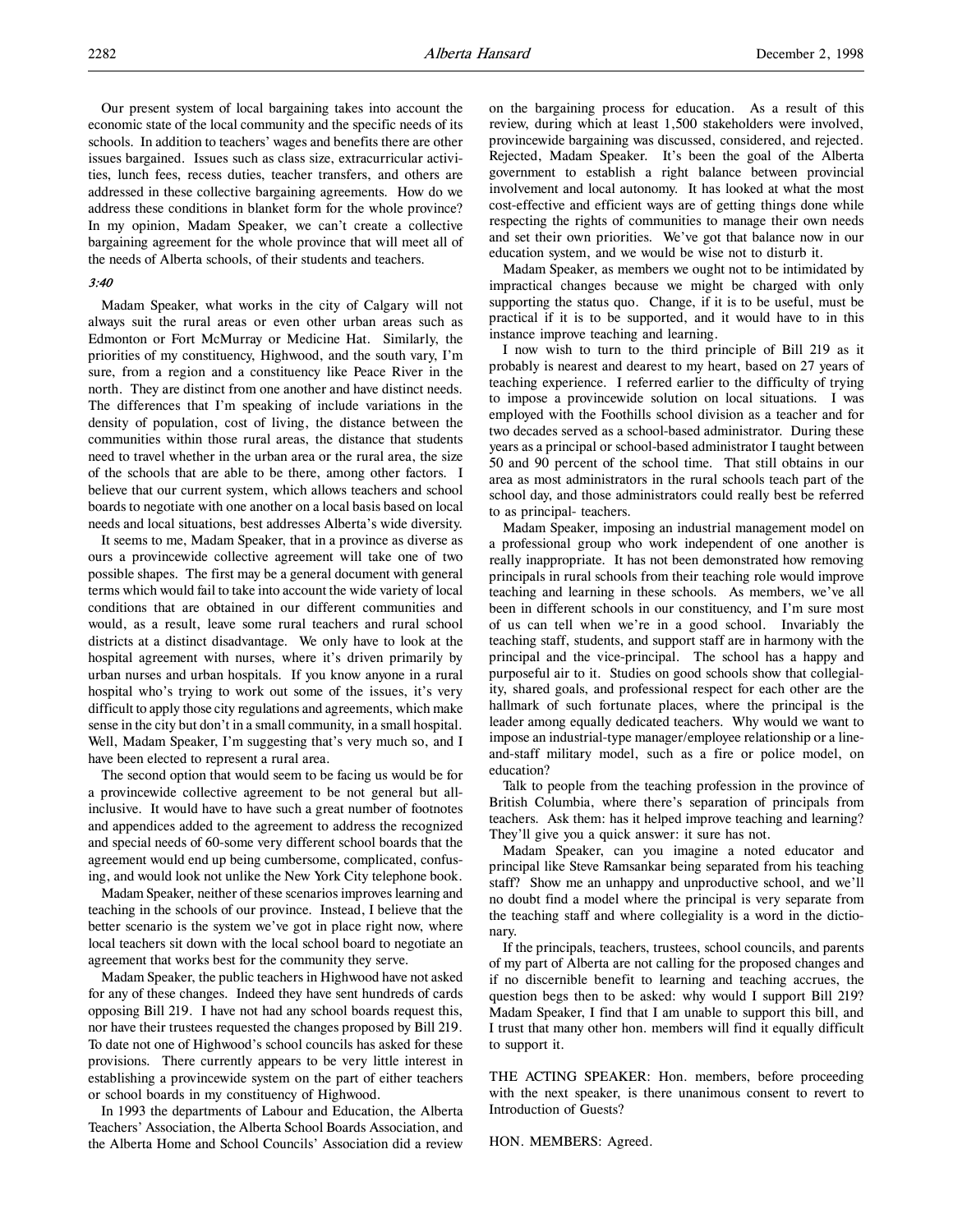## head: Introduction of Guests

(reversion)

MR. MAR: Madam Speaker, it's my pleasure to recognize in the gallery today the president of the Alberta Teachers' Association, Ms Bauni Mackay. I would ask that hon. members recognize her with the customary warm welcome of this Assembly.

head: Public Bills and Orders Other than head: Government Bills and Orders head: Second Reading

> Bill 219 Education Employment Relations Statutes Amendment Act, 1998 (continued)

THE ACTING SPEAKER: The hon. Member for Edmonton-Gold Bar.

MR. MacDONALD: Thank you, Madam Speaker. It's a pleasure to rise this afternoon and address this House regarding this proposed private member's Bill 219. This bill has attracted a great deal of interest across the province. My hon. colleague from Edmonton-Mill Woods has received over 2,700 postcards urging all Members of this Legislative Assembly to say no to private member's Bill 219.

#### 3:50

This bill proposes three very different things, and I disagree with any of the proposals. I listened with interest to the hon. Member for Highwood and his remarks. The first proposal we are looking at here this afternoon, Madam Speaker, is attempting to remove principals from the teachers' collective bargaining process. This is a typical move now in this province, and it shocks me that it continues. It's in the education field. It's in the health care field. It seems to be everywhere where there is a directive from this administration, and that is the divide-andconquer strategy. All members of the Alberta Liberal caucus believe that teachers and principals must be united in a common goal and effort to provide excellent education to their students in their respective schools. I can't think of a more effective means of eliminating communication and dialogue between management and workers than to separate them in a collective bargaining agreement, as this proposal does. It just doesn't make sense. We have enough labour trouble in this province without entertaining the thought of allowing this private member's bill to pass and become law. It would make a grave situation even worse. Each and every one of us in this House knows that we have to stop and take another look at labour relations in this province because the present system is not working.

Now, another highlight of this bill is to provide for one collective bargaining unit for the entire province. The Alberta Teachers' Association would bargain on behalf of the teachers, and the Alberta School Boards Association would represent all of the school boards. This scheme totally fails to reflect regional differences. There are regional differences relating to the length of drive of a school bus. Some rural schoolchildren, I understand from having conversations with members on both sides of the Assembly, have over one hour each way. This is not in winter driving conditions, which would probably add another 15 minutes to that. The trip has to be safe. We have to consider all these factors. We can't just consider our own little area of the province. We must have legislation that is going to benefit everyone in the province, and we must consider rural and urban and small towns and smaller cities, Madam Speaker. This bill totally fails to reflect regional variances in costs. It is consistent with the theme that is coming from across the House, and that is a

misguided theme and it is harmful, this cookie-cutter, one-sizefits-all approach to education funding.

The third idea of this bill is to propose amendments to the labour code. We're going to prohibit teachers and school boards from engaging in strikes and lockouts by stripping them of their current rights to do so. Madam Speaker, I can only recall one strike in the last six years by teachers in this province. That's not a large number. There have been labour disputes in the meat packing industry. Safeway: probably the largest one in the history of the province. There were over 10,000 workers involved in that one. It went on and on and on. No one wins. Whenever we have a strike, a community is divided. I'm sure the hon. members across the way in the government caucus must be divided on strikes. Some want the minister to get directly involved and stop it right now. Others would say: hold on; we'll let it take the course of time. This is not a good way to govern a province, and this private member's bill, Bill 219, is not in any way going to improve the education system.

We have these objectives. We look at the previous history here. In the spring of 1995 Bill 210 was introduced, the Teaching Profession Amendment Act, 1995. This, Madam Speaker, was a right-to-work bill that would have enabled school boards to hire teachers who are not members of the ATA. Thank goodness this bill was defeated, and hopefully this Bill 219 will follow the same course as Bill 210 in 1995, and it, too, will be defeated.

We are looking at, once again, removing principals from the same bargaining unit as teachers. This idea of establishing one big provincewide collective agreement for all teachers and school boards: it's not in our interest; it's not in the students' interest. And to take away the right to strike and lockout from teachers and school boards is not the way in a democratic society that's compassionate and dignified. This is not how we resolve our labour relations quarrels and our differences, and I hope all hon. members can agree with me on this.

Now, Madam Speaker, I would like to take a look and alert all members of the Assembly to a letter that I have before me that was written I believe in September of this year, and I would like to quote from that letter. This letter is from the Alberta Teachers' Association, and it is addressed to the sponsor of this bill. I shall start.

Bill 219 is an affront to teachers, and it is most unfortunate that it should arise for debate on the floor of our legislature. It ignores the findings of Education Bargaining Consultation (June 1993), the final report of the comprehensive, community-based review of collective bargaining in the education sector established by Elaine McCoy, Minister of Labour. That report found that Albertans support the strike/lock-out options available to teachers and school boards and the rights of these two parties to be the sole dealers at the bargaining table. Bill 219, by contrast, removes the sanctions available to both parties in free collective bargaining and frustrates the community based bargaining relationship between teachers and their employers by establishing a new provincial bargaining arrangement sought by neither teachers nor trustees. To further these contradictions, the bill adopts the outmoded assembly line managerial model by removing principals from bargaining units. The proposals, which are totally inconsistent with Association policy, flow from the simplistic belief that centralization, accompanied by managerialism, saves money, reduces conflict and fosters efficiency. I know that many of your colleagues will be able to provide you with evidence of the opposite. Despite your initial sponsorship of this bill, therefore, I encourage you to speak against it and to urge its defeat.

Sincerely,

Bauni Mackay

President, Alberta Teachers' Association.

Now, when are members from across the way going to leave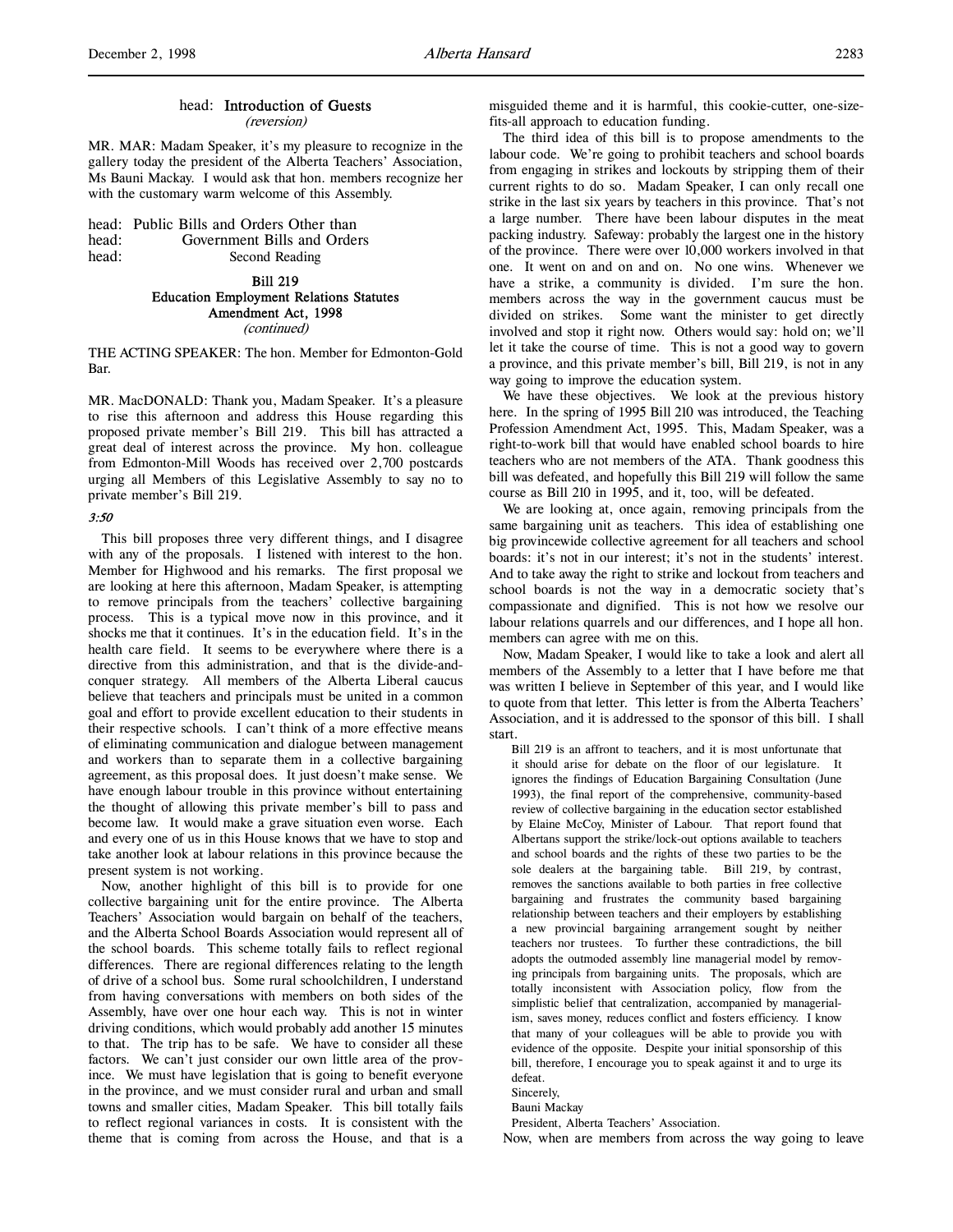teachers alone and let them concentrate on helping our children learn? Teachers have already taken a wage rollback. They face larger and larger classrooms with fewer aides and less support from central services. Teachers have sacrificed and done their fair share of effective savings and efficiencies. I can think of no company in the private sector -- and we're all very fond in this Assembly of the private sector -- that would demean and attack its employees on such a regular basis, yet they continue to do it. We all know what a stressful job teaching is to start with, and this only adds to it. It doesn't matter whether a teacher is from Grande Prairie, Medicine Hat, Calgary, or here in Edmonton, whether they're in a rural school or an urban school or whether it's an elementary school or a high school, they read this stuff where the government wants to do nothing but attack them and demean their position. And what are they to think? "Oh, my, maybe I should leave the profession if this is how I'm going to be treated." We need more teachers, and we need to respect them, Madam Speaker. They educate our children.

I find this Bill 219 that we have here, that all hon. members have access to and have read -- we always hear that it is necessary to focus resources and attention on the classroom and the teachers, yet each session there is another bill that attacks, and we continue to see the introduction of bills and motions assaulting teacher security and their well-being.

MS OLSEN: It won't stop until the government changes.

MR. MacDONALD: It's not going to stop until the government changes?

MS OLSEN: It's not going to stop until the government changes, until they're out of power.

MR. MacDONALD: I agree with you, hon. Member for Edmonton-Norwood.

But this bill continues to undermine and disrupt the ability of teachers to focus on the classroom. This is very, very important, Madam Speaker, and I would urge all members of the Assembly to listen keenly to this and say no to Bill 219. Teachers must be acknowledged for their sacrifice, for their professionalism, and for their commitment to educating our children. These repeated attacks are harmful. MLAs on all sides of the Assembly must realize that the high quality of Alberta's public education system is going to be further compromised and the public confidence in it is going to be eroded if we are to continue with this assault on the public education system.

Now, principals, Madam Speaker, are teachers first. Attempting to remove principals from the teachers' collective bargaining process is wrong. This private member's Bill 219 is yet another thinly disguised divide-and-conquer issue. I'm sorry I have to repeat this, but it is very, very, very important that we stand up and say no to Bill 219. Principals would lose their right to be included with teachers. Teachers are going to lose their right to strike. Provincewide bargaining would be imposed. This is a continuation of the ideological attacks we are seeing in this province on our public education system. This private member's bill undermines public confidence in public education.

### [The Deputy Speaker in the chair]

We have seen this idea, and it further indicates the seizure. The other morning I was at the Alberta School Boards' breakfast, and it was very interesting to attend that. A lot of my hon. colleagues were there as well, and I am grateful that they took the time from their busy day to attend such an important meeting. In the last few years there has been a seizure, not only from school boards but from teachers and principals, of control over education policymaking. This control and this seizure fits the mold of taking power away from what are called special interest groups. I can think of nothing but a special interest group who would draft legislation such as this. Teachers are not a special interest group. Principals are not a special interest group. Students are certainly not a special interest group, and parents are not a special interest group.

The parents now have to take a more active role with the PACs, Mr. Speaker, as they're called. The PACs are taking a more active role in their school, which is a good thing, but PAC is now standing for parents after cash because we don't have enough funding. That's all they do. That's all they have time for. They're taking up the slack, and there's a void here. This is what we should be dealing with in legislation: how do we make less work for the parents after cash? Perhaps they could afford to take time off from their busy schedules to go on a field trip instead of doing bake sales, bingos, Christmas raffles, craft sales, Christmas seals at \$2 a package. These are all fund-raising initiatives that are going on in this province. It would be much better if we were to address with this private member's bill, Bill 219, the problems that PACs are having and not have this attack on the collective bargaining system in this province.

### 4:00

Teachers, if they were to go on strike -- and there's only been one strike, I understand, in the last six years -- have to give notice of 72 hours. They just can't lock up their desks, send children home, and go on strike. It's not going to happen. We also have other built-in legislative processes. We saw an example of this last year in Calgary, and I'm pleased to say this: the labour code in this province worked. It actually worked, Mr. Speaker. We have as a last resort to avoid a strike a provincially appointed disputes inquiry board. With that in itself, I cannot understand why the private member's Bill 219 is needed. We have a provincially appointed disputes inquiry board if things get out of hand.

Another response -- this is lot more draconian, and I certainly hope it will never, ever have to be used -- is a cabinet order which would halt a strike if the government believed it was harming students or the general public. This response, I'm told, if needed, could be done almost immediately. So why do we need this private member's Bill 219?

## AN HON. MEMBER: We don't need it.

MR. MacDONALD: We don't need it. Sixty-two school boards in this province, Mr. Speaker, reached negotiated settlements with their teachers in the calendar year 1996. So teachers, school boards, principals: there seems to be a very sound relationship there that's based on mutual respect and respect for their job of educating our children. This private member's bill is not necessary.

In closing, Mr. Speaker, I would like to remind all members of this House again that teachers' strikes are very rare, very rare indeed. It is necessary for teachers to retain the right to strike. This helps the collective bargaining process reach settlements without having to go to any sort of disputes tribunal board or inquiry or a cabinet order. We have a fine province. We have a fine public education system that has to be also protected from continuous assaults such as this Bill 219.

With those comments, Mr. Speaker, I will cede the floor to my colleague from Edmonton-Meadowlark. Thank you.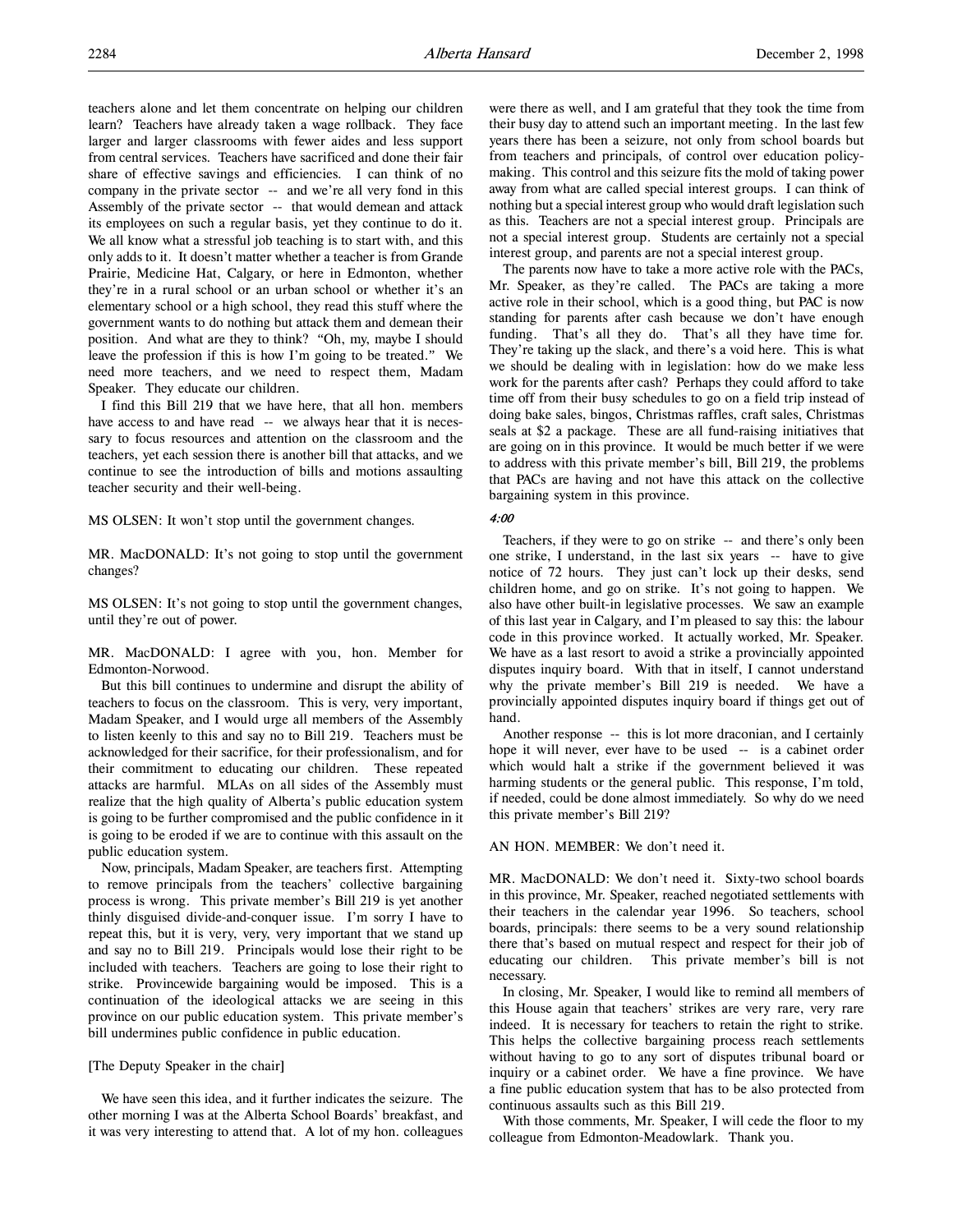THE DEPUTY SPEAKER: Hon. members, may we have unanimous consent to briefly revert to Introduction of Guests?

#### HON. MEMBERS: Agreed.

THE DEPUTY SPEAKER: Opposed? The hon. Member for Calgary-Currie.

head: Introduction of Guests

#### (reversion)

MRS. BURGENER: Thank you, Mr. Speaker. It's a privilege this afternoon to introduce to you and through you to the House a member of my AADAC board, Mrs. Thelma Crowther. She is a resident of Calgary and is up here for two days of AADAC board meetings and is a longtime supporter of the party, and I appreciate the moral support in the House. Thanks. Would you please rise and receive the warm welcome of the Assembly.

Thank you.

|       | head: Public Bills and Orders Other than |
|-------|------------------------------------------|
| head: | Government Bills and Orders              |
| head: | Second Reading                           |

4:10 Bill 219 Education Employment Relations Statutes Amendment Act, 1998 (continued)

THE DEPUTY SPEAKER: The hon. Member for Edmonton-Strathcona, followed by Clover Bar-Fort Saskatchewan.

DR. PANNU: Thank you, Mr. Speaker. This morning when I had another look at this bill, I began to have some doubts about my own ability to read and understand. I thought: it couldn't be saying this; it must be a nightmare; I must be having a nightmare. However, the member who brought this bill to the floor of the House spoke with such chilling clarity this afternoon that it came back to reality. What this bill is about is something that's real. The member means it. The member really means what she says here. Several members from both sides of the House have spoken with passionate reason about this bill, including the member who sits there normally as the member from High River, a beautiful town that I visited this summer. I enjoyed sitting in the park there by the river, a very lovely setting.

Mr. Speaker, the Member for Edmonton-Mill Woods, speaking earlier on this bill, drew our attention to the fact that the bill seems to have been inspired by a system of management, a theory of managing workplaces called scientific management. Sometimes that theory of managing workplaces is also known as Taylorism. Mr. Frederick Taylor was the originator of that theory. I think the Member for Edmonton-Mill Woods is absolutely right when he says that it's grounded, that it's really inspired by the scientific management way of looking at the world of work.

Well, I just want to note a few principle assumptions that Mr. Taylor made about human behaviour, particularly the behaviour of the lowly beings called workers, you know, on the shop floor. The basic assumption was that workers are naturally lazy. Secondly, they're malingerers. Third, they respond only to external authority and economic incentives. Fourth, the workers do not know and therefore don't have the right to exercise any control over their own work. That is exclusively the preserve of the foreman, and the foreman was one of the key characters in this theory, the role of the foreman. So what's proposed in this bill really is refashioning the role of the principal as a foreman,

#### as formulated by Mr. Taylor.

I just want to briefly draw the attention of the members of the House to the historical context in which scientific management grew as a dogma of management. This was the period of the First World War. It was a period when a terribly bloody confrontation took place in the great city of Winnipeg in this country in 1919. The relations between managers and workers were so adversarial, so conflictual at the time that it led to a general strike that lasted for 35 days. Several people died; many dozens were wounded. The army had to be brought in to restore order.

That is the context of this kind of way of thinking about how to manage workers and workplaces. I thought we had left it behind by 1948 when the universal declaration of human rights was brought into being. There was a convention in '87 which dealt with the rights of workers in the workplace. Both of these put together gave us the industrial relations model that has worked so effectively and so well for all of us, including our schools, including our children, including our communities, all of whom have defended and enjoyed the benefit of a high quality, a super quality of education in this province. It is that model of governance, it is that model of managing the place of education and the workplace of teachers that in this proposal is going to be restructured in order to make it what the hon. member said: a place where there's no room for autonomy, power, and control. She said: we are really concerned about efficiency and the interests of our children.

Mr. Speaker, it's not that autonomy, power, and control will disappear somehow magically from the school once this bill is adopted, if it's ever adopted. It's just that all of these things - power, control, autonomy -- will be usurped entirely by the managers, by the principal, the principal that's conceived in this bill as a dictator who unilaterally will have to exercise power downwards to send orders, as the Member for Highwood said, in a militaristic fashion to exercise control, to establish order, to demand compliance against the so-called recalcitrant, lazy educational workers called teachers.

Mr. Speaker, the proposals made here would be laughable if they weren't serious. If this bill were ever to be adopted by this Assembly, it would irreparably damage the fabric of public education. It would destroy our ability to serve the most paramount interests of our children; that is, to provide them education in a workplace, in a social context that's wholesome, that's reasonable, that's fair, that's just to everybody. Children learn more than solving mathematics equations when they're in the classroom. They learn to be reasonable human beings. They learn to be decent and just citizens when they are at school. We must nurture the workplace called school in order to ensure that our children learn to be just and decent and compassionate and reasonable and fair citizens. If that is what we expect our schools to deliver on our behalf to our children, then I would make a plea to all of you to resoundingly defeat this bill.

I would also like to share with you some of the comments that teachers have made in the postcards they have sent to me. I tabled a document yesterday in which a selected number of these comments were submitted for posterity to look at. It was their reaction to Bill 219. The exact number of responses from postcards from which these comments were drawn was 2,693. That was the count till yesterday. This morning when I came to my office, I had another 75 of those postcards, and they keep coming at that rate, Mr. Speaker, day after day after day. Our educational community is extremely concerned. Our teachers have worked in our schools as co-operative communities, where they have treated each other as respectful colleagues, respectable colleagues, colleagues who are worthy of their respect and who as individuals are deserving of the dignity that each of us also deserve.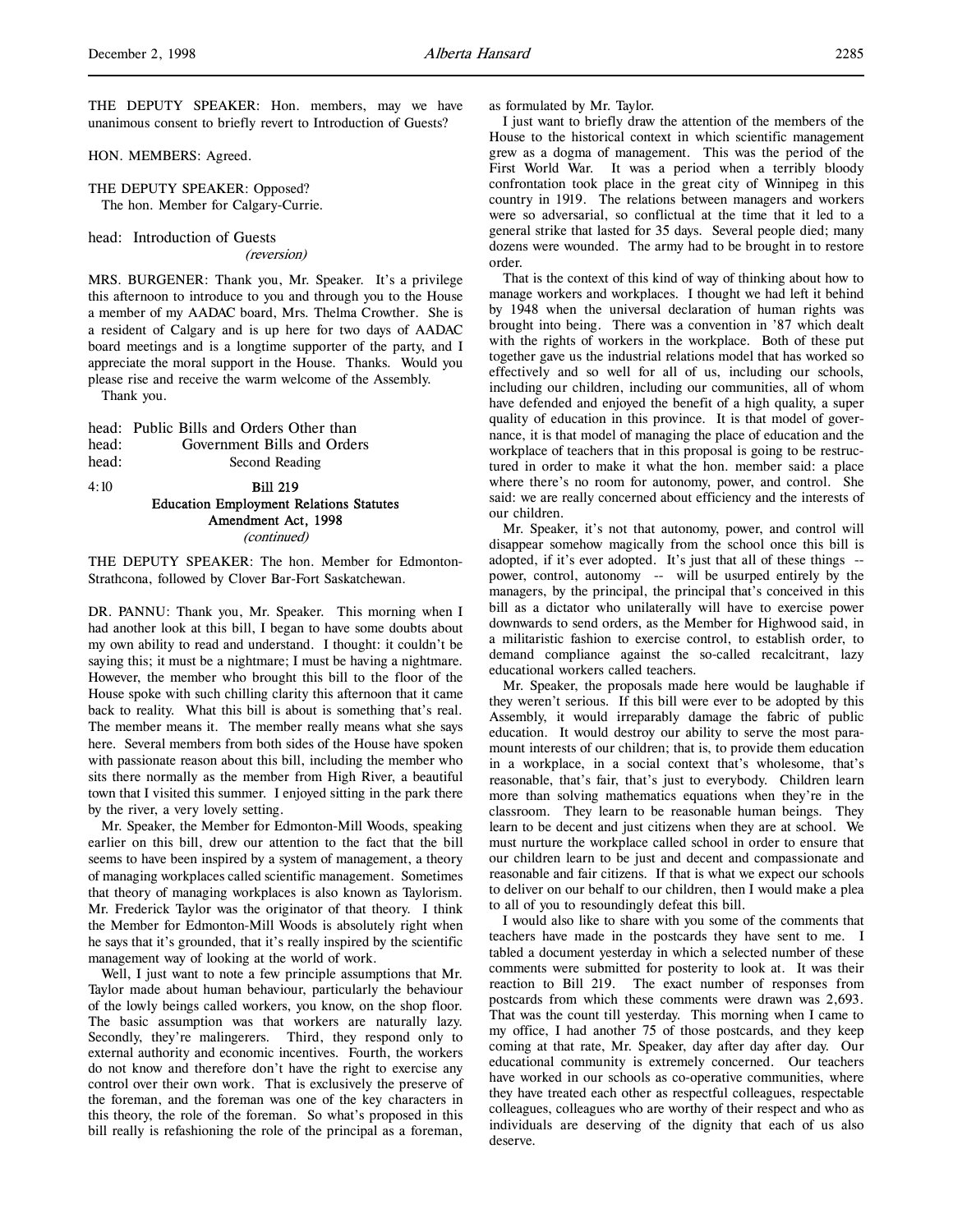#### 4:20

I won't read these remarks word by word. I just wanted to draw to the attention of the Minister of Education a concern that runs throughout these remarks that teachers have submitted to me and through me to all of you for our serious consideration. They've expressed a grave concern that they are not sure whether this bill in fact reflects to some degree the intentions of this government. I am willing to assume that the bill does not. However, I think it's incumbent on the Minister of Education to stand up in this House at the earliest opportunity to lay before us in clear terms what his position with respect to this bill is and what the position of his government is. Where does it stand in relation to Bill 219? I feel very assured there are a large number of members on the government side who would like to see this bill killed, defeated, and/or withdrawn. I know this. I know this. I commend them for this if that's what their position is. But it is incumbent on the Minister of Education. He is the guardian of this very vital public interest; that is, public education and its delivery at the highest level of quality to our students without disruption.

If this bill were ever to be passed and enacted, it would destroy the peace in our public schools that we have been so fortunate to enjoy to this date. To work under conditions of inadequate funding and scarce resources -- and that's what our teachers have done over the last 10 years, particularly since 1993, without once going on strike since 1990. What's the problem? Where is this problem of teachers wanting to go on strike for the sake of striking, not wanting to provide conditions of continuous learning, as the member who sponsored the bill has all of a sudden put before us, that somehow continuous learning is threatened by the present arrangements? I respectfully submit to the member and to my hon. colleagues in the House that that is not the case at all.

Continuous learning is guaranteed by reasonable, fair working relationships between school boards and their employees, which of course include teachers and principals. Why would you want to take the right to bargain away from principals? Why would you separate these teachers who also serve as principals? Why would you want to say: you cannot, even if you choose to, as principals be part of the bargaining unit that your colleagues are part of? That to me would be an act of extreme coercion: to deny choice, the right to choose, to principals. Since this bill has no such room in it, I suggest that you join with me in voting against this bill.

A few more observations, Mr. Speaker, with your indulgence, if I may, and then I'll sit down.. Children's rights to continuous education has been put, in the member's speech in introducing the bill, against the rights of teachers, again a fantastic proposition. She never tried to justify why she thinks that the right of students to learning, to continuous education -- her term -- is somehow threatened by the rights that teachers presently enjoy. This is putting these little kiddies against the teachers. This is adversarialism in the extreme, while she argues that it's precisely this kind of adversarialism that she's trying to take out of the system, because she thinks that if local bargaining remains, if each one of the 60 school boards is having to bargain with its own employees, including teachers, then it pits one school board against the other. Well, what her bill does is pit the two most fundamental, two most essential, two most notable players in the educational system one against the other: the students, in whose interest this system exists, and the teachers, who are there to serve those interests. It pits students against teachers, teachers against students. I think it's an act of extreme folly to pursue that kind of program of pitting teachers against students or teachers against the families of students.

I think this bill will be terribly destructive, Mr. Speaker. I wish I could say something constructive about the bill. Unfortunately, I'm having difficulty. I must admit frustration and a complete lack of success in finding even one good thing to say about this bill, on which I'm sure the member who sponsored it worked diligently and with good intentions. I'm not here to question her intentions. I'm here to draw attention to the necessary consequences that will follow from that bill. If my reasons lead me to believe that the bill will have negative consequences and nothing but negative consequences, then I'm not only politically, rationally, but also ethically obliged to oppose the bill and see that it's defeated.

So, Mr. Speaker, I will vote against the bill. Thank you.

THE DEPUTY SPEAKER: The hon. Member for Clover Bar-Fort Saskatchewan.

MR. LOUGHEED: Thank you, Mr. Speaker. The previous member spoke strongly about not being able to speak in favour of this bill or to find anything positive within it, and perhaps in our discussion this afternoon we will find a few things that are positive within the proposed Bill 219.

Let's look at some advantages that exist as a result of provincewide bargaining. Much time is devoted to bargaining at the local level, time devoted by the teachers and time devoted by the board members and the staff; that is, the staff that the board members employ to act on their behalf in the negotiating process. Certainly provincewide bargaining would take away some of that time spent and perhaps time that's taken away from the teaching of the students and paying attention to local issues. Perhaps provincewide bargaining would also contribute to a reduction in conflicts that might arise at the local level. Another advantage perceived by some is that it would provide a uniform contract across the province, a uniform collective agreement, and this may be an advantage in addition to the uniform salary schedule that it may in fact deliver.

At the same time, Mr. Speaker, I'd like to point out a few disadvantages of provincewide bargaining. There is benefit, I believe, to discussion between the local teachers and their school board. During this discussion it's a good time to identify concerns and together resolve issues that arise. It provides the ability of local jurisdictions to structure their collective agreement to address local issues. These can include many different factors, perhaps the cost of living locally or perhaps the need for an early retirement incentive clause being inserted into the collective agreement. This clause may be beneficial in one jurisdiction and not in another. In fact, it may be affordable in one jurisdiction and not in another, necessary in one and not necessary in another.

## 4:30

Perhaps through collective bargaining at the local level, some jurisdictions may take on challenges that they may choose to address, things like recognition of master teachers. Some boards may choose to implement use of subject co-ordinators. They may employ teachers in leadership roles of various kinds. In fact, some day in the future we may even see some addressing the issue of merit pay locally. To move this relationship away from the community and into a provincial level of bargaining would take from the hands of the local community this relationship where negotiations take place and issues are resolved at the local level.

At one time I was in a meeting where a board member from one jurisdiction demanded that the province move to collective bargaining provincially. At the time, the minister replied that school jurisdictions could do that if they so chose because they had the opportunity to move to collective bargaining provincially, but their own jurisdictions chose to bargain locally, with the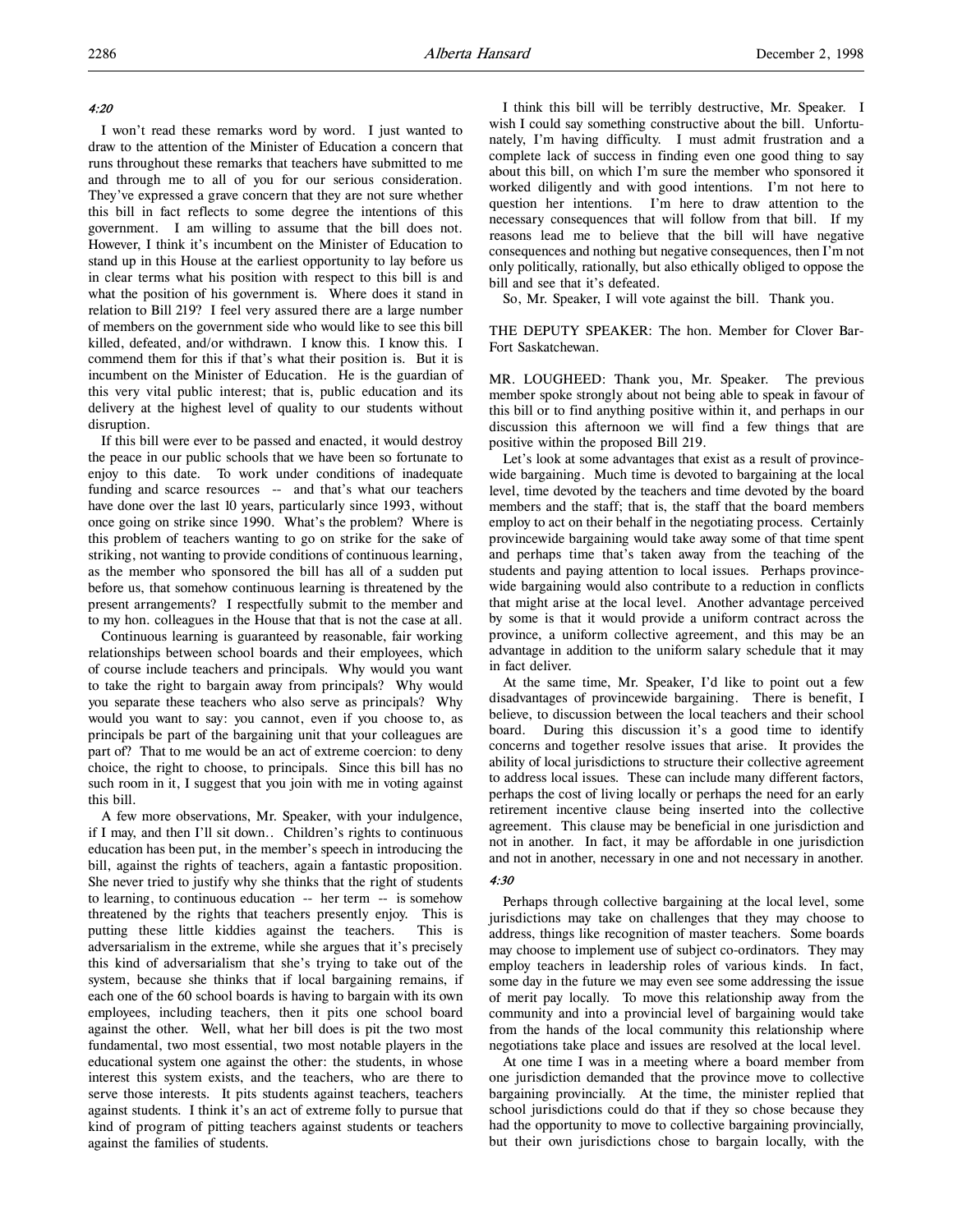exception of some moving to larger groups and bargaining in that fashion.

If we look at the bill and its desire to prohibit a strike, there are some advantages, Mr. Speaker, to the elimination of the opportunity for strikes to occur, as has been well stated earlier. The elimination of the opportunity to strike ensures continuation of learning, which is of course the most important function that the schools exist for. Is that the only way this can be resolved? Are strikes the only way to go? Is it possible that prohibiting a strike and stopping in legislation the opportunity for teachers to take this job action is the only way we can guarantee good teaching and continuous teaching and learning? I would like to point out that legislating that there is no strike allowed throughout the province would, in fact, not guarantee that such would not occur. We've seen illegal strikes occurring in provinces across this country from time to time.

There's perhaps even a greater constraint to consider here, and that is the relationship that teachers and professional staff members have with their students. The opportunity for a teacher to work at a maximum hundred percent output can be diminished if a teacher feels that they are unable to express their concerns directly. Through the opportunity to express these concerns with a strike, it may prevent job action such as work-to-rule, as has been discussed in the recent past. There are many ways, Mr. Speaker, for a teacher to do more and to keep on responding to students' needs. If job action such as work-to-rule was in place, there are ways where less could be done and teaching and learning disadvantaged.

To remove principals from the bargaining unit would hamper the collegial relationship that exists between principals and their staff members. Teaching is the kind of activity that requires cooperation. In schools teachers are asked to bring students along through a co-operative model to learn together, to work together, and in fact to be able in the future to be more capable of working co-operatively. That's one of the main goals of education that's expressed in our province today. This is in opposition to the competitive model that exists in the work world in many situations. That relationship between the teachers, the principal, and the staff is critical in order to succeed at this model of teaching. In order for the principal to bring along the staff through changes in curriculum, in mechanisms of offering education to the student, it's important that that relationship exist.

I've received little in the way of communication stating that principals should be taken out of the collective agreement, as has been proposed. Until recently most of the communication said to leave the principals in the collective agreement with the teachers. Recently, though, I received a letter from a person whom I regard most highly, a person whom, when I was involved in ATA functions, I sought advice from very often. He spoke of the difficulties that occur as he is involved in site-based management and the difficulties that he is facing leading the staff through these changes in the way that education is delivered currently and the expectations for him and other principals to evaluate staff. He feels, in fact, a lack of representation by his own professional organization when teacher discipline is involved.

Mr. Speaker, upon inquiring with other principals, I found that he was not the only one who held those concerns. In discussions with these individuals it is felt that at the present time perhaps these sorts of concerns are better addressed within the professional organization itself. If this feeling is widely held among principals, then perhaps they will come up with an alternative to work within their organization to address it.

On balance, Mr. Speaker, there are many things to speak of in favour of this bill, and there are many concerns that need to be

addressed as we consider it as well. I would at this time urge fellow members to join me in opposing Bill 219.

THE DEPUTY SPEAKER: The hon. Member for Edmonton-Meadowlark, followed by the hon. Member for Calgary-Lougheed.

MS LEIBOVICI: Thank you, Mr. Speaker. I've listened very carefully to the debate in this House. It's not the first time, as we all know, that we've had to think about this particular issue. In fact, a bill very similar to this has come forward in the House in both 1995 and 1996. Quite frankly, at that time there was, I thought, a fair amount of education that was occurring for myself as an MLA on this particular issue. At the time when it first appeared, when it appeared again, and still now I am convinced that this is not a good idea, that in fact it is a bad idea, but unfortunately we are discussing this bill today. I think fortunately it will come to a vote today, and hopefully we can put to rest the notions that are embedded in this particular bill today so that it can rest and not be brought back to this Legislative Assembly again.

The reality is that when I listened to the Member for Calgary-Currie -- and I did listen carefully as to the reasons for this particular bill appearing once more -- the main thread that I thought occurred throughout her explanation was the fact that the member was concerned for the health and wellness of the education system. But when I listened further to the rationale and how that concern was supported vis-à-vis the amendments to the Education Employment Relations Statutes Act, I found that there was lacking an understanding of what our education system in fact reflects and what it is meant to do.

### 4:40

What I find when I look at the bill and the clauses within the bill is that the impact of passing legislation such as this would be not to promote health and wellness within our education system but would promote an atmosphere of control and an outdated managerial style that in fact is very misguided when we look at the effects of that managerial style, not only as would be present within the education system as we now know it but as we see in corporations throughout the world at this point in time. When you look at individuals who are studying what would be the best method of managing an organization, what we are finding is that the best methods are not based on the paternalistic, hierarchical systems we've seen in the past. In fact, what the best systems seem to be are those that promote local decision-making and autonomy, respect of the individual, and, above all, democracy within institutions.

When we look at the school system as we now see it, I believe it is an accurate reflection of our democratic system and that the school is a democratic institution that reflects an aversion to the principles of central control that I believe are inherent within the bill we have in front of us today. When you look at the three main principles, the three main proposals in the bill, what we see is a desire to have provincial bargaining, a desire to take away the right to strike, and a desire to separate principals from the teachers' collective bargaining process. To any informed reader I believe what that in fact indicates is the desire to control, the desire to take away decision-making from the local level, and the desire to ensure that children and education become a factoryoriented organization where children, as the hon. Member for Edmonton-Mill Woods pointed out, are widgets and education becomes a product to be measured. We know that that is not responsible when we look at education. We know that that doesn't work when we look at education and the function of education. We know that in the past, though this is a private member's bill,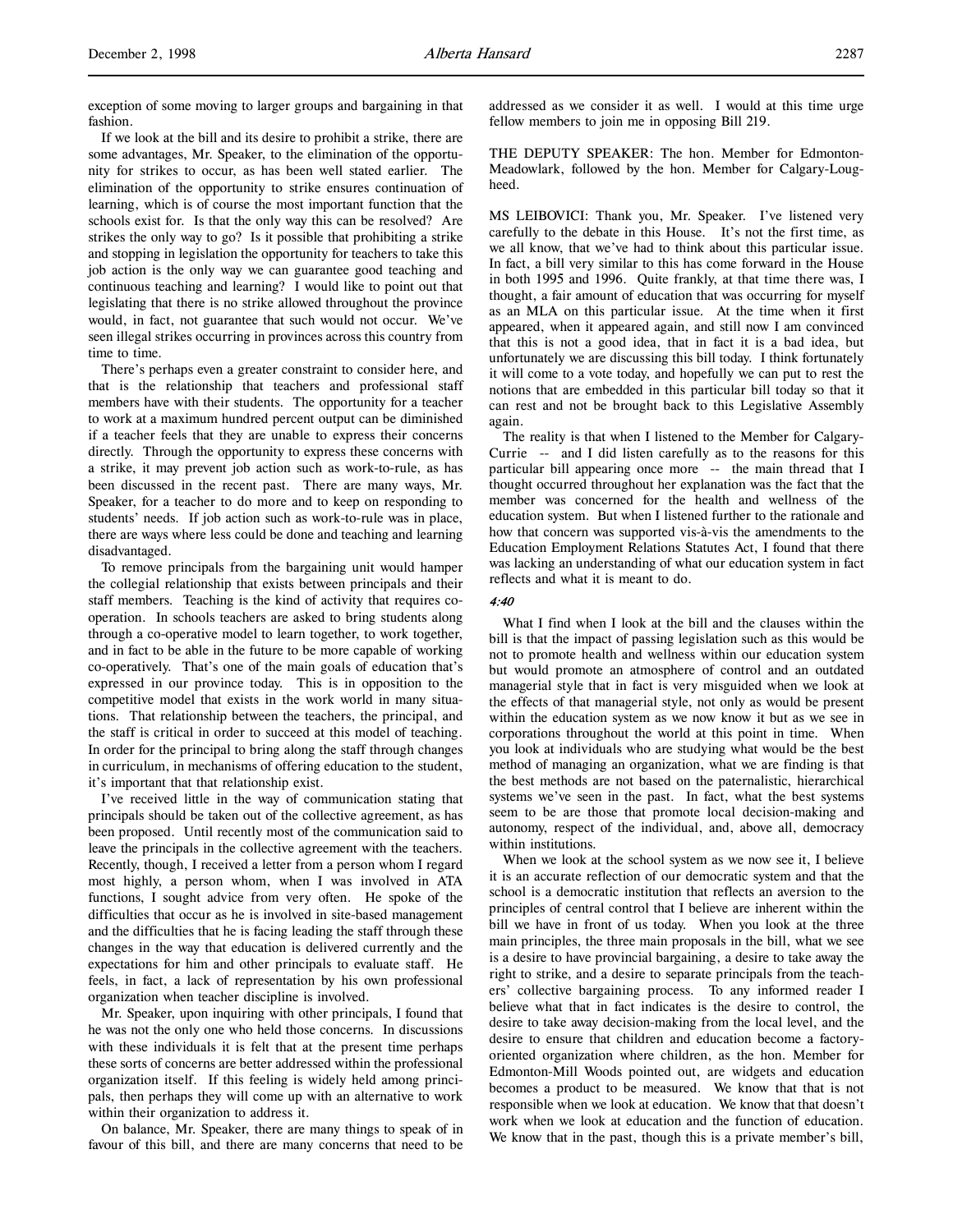If we were to look at collective bargaining occurring on a provincial level, in fact it would neuter the school board trustees to a degree where the question would be: do we need elected school board representatives? I do not believe that is the case. I believe there is a clear function for elected school board trustees in this province. I believe there is a clear rationale for having a separation of the ability of school boards to control the education that is being provided at the local level.

With regards to the right to strike, that is a fundamental, democratic right that we should stand up and applaud within this province and within this country. Any attempt to erode that fundamental democratic right of individuals to strike should be negated and not approved.

With regards to separating principals from the teachers' collective bargaining process, the reality is that if we do not believe that a management model works within the education system, the old traditional management models that are being discounted on many levels -- and if I can, Mr. Speaker, I would like to just read from the CAmagazine of October of '98 that indicates that we do not have an educational problem.

There is simply no way to manage the diversity and complexity of 21st-century society with 17th-century concepts of organization, governance, accounting and control. Until we deal with that fundamental problem, all other problems will grow progressively worse.

In other words, human organizations do not behave like machines. We should not have a mechanized world view of the universe.

So if we recognize that there are newer and better ways to manage, we need to discount the whole notion of dividing principals from teachers' collective bargaining units. That's not the issue here.

Again, to summarize, I believe the central theme in this particular bill is one of control and is one of taking away the democratic institutions that we see reflected within the school systems, within the education system, and I will not support this bill.

Thank you very much.

THE DEPUTY SPEAKER: The hon. Member for Calgary-Lougheed.

MS GRAHAM: Thank you, Mr. Speaker. I am pleased to join in the debate today on Bill 219, which has been sponsored by my colleague from Calgary-Currie. I think there's no doubt, certainly in listening to the various members who have spoken today, that if we were to adopt Bill 219, it would in all likelihood have a very major impact on the education system in Alberta today. So this afternoon I'd like to speak briefly to some of the merits of this proposed legislation and also highlight some of the serious considerations that need to be addressed before this bill can be fully accepted.

Mr. Speaker, I think there's no doubt that education is the priority of parents in this province, and it also is a priority of this government. This government is committed to ensuring that the students of this province receive an education of the highest quality. However, I would suggest that we should be striving to ensure that Alberta's young people are the best educated in the world, let alone in Canada or in our own province. I would suggest that the quality and effectiveness of our education system is probably the major predictor of our success as a province economically, socially, and culturally. I believe education in all of its aspects should be the number one priority of government.

Whenever we make decisions about education and in particular when we consider Bill 219, as we are today, we must ask ourselves whether the decision we make will provide the students of Alberta with the best possible education. This is the criterion I suggest we must apply to our consideration of Bill 219.

Knowing that Alberta's children will be able to have an opportunity to receive a high-quality education in a stable learning environment is important to all Albertans. We don't want to do anything to jeopardize the education and future of our children. I mean, this is why we're here: to provide good government and to ensure that the education system works for our young children. This has been alluded to by other members that have spoken this afternoon, and I understand this is one of the main priorities of the Member for Calgary-Currie in sponsoring Bill 219. I do extend to her my support for her good intentions and for bringing this bill forward. I know she's put a great deal of time and thought into this proposed legislation, and she is representing the best interests of her constituents.

The Calgary region, which we both represent, does labour under the burden of a great deal of unresolved educational issues that are complex, diverse, and at times conflicting. I am sure that not only the Member for Calgary-Currie but other members of this Assembly share my frustration in seeing the problems seemingly linger on with our education system, which seems to be a problem for us because of the structural barriers that exist, and they are impediments to real change to the system. So, Mr. Speaker, I would say that there's much merit to the arguments put forth by the hon. Member for Calgary-Currie in addressing the educational concerns not only in Calgary but throughout the province, and I believe those arguments stand alone as good reasons to support Bill 219.

# 4:50

However, I would like to focus on Bill 219 from a different perspective today. I would suggest that most of the debate this afternoon has talked about the potential effect on the adults involved in the education system -- i.e., teachers, school boards, et cetera -- and I would like to talk a bit about the potential effect of Bill 219 on Alberta students. I think it's very obvious, the adverse effect of a teachers' strike on students or the threat of a strike or work-to-rule. I mean, this can be tremendously disruptive, and it's very obvious that a strike during the school year substantially cuts back the time that is spent in the classroom, which hurts students. This is quite different from strikes that occur in the private sector, when there's an opportunity to move your business elsewhere. However, the public education system is a monopoly, and when public school teachers take job action, parents can't simply move their kids to another supplier of education at the drop of a hat. Mr. Speaker, parents and their children are left to deal with the effects of a dispute over which they have no control, and it's very disruptive to these families and can even cause financial hardship out of the necessity to arrange for alternate care.

Bill 219 also proposes to establish provincewide collective bargaining, and this has been discussed by other members here this afternoon. I concur that provincewide bargaining would no doubt reduce the costs of bargaining 64 separate collective agreements with the local school divisions that now exist. This would then free up additional funding for classroom purposes, which of course benefits students. It has also been my experience in the almost two years since I've been a member of this Assembly that our school boards do seem to be preoccupied with education bargaining in their various school jurisdictions. If they aren't in the midst of negotiating these collective agreements,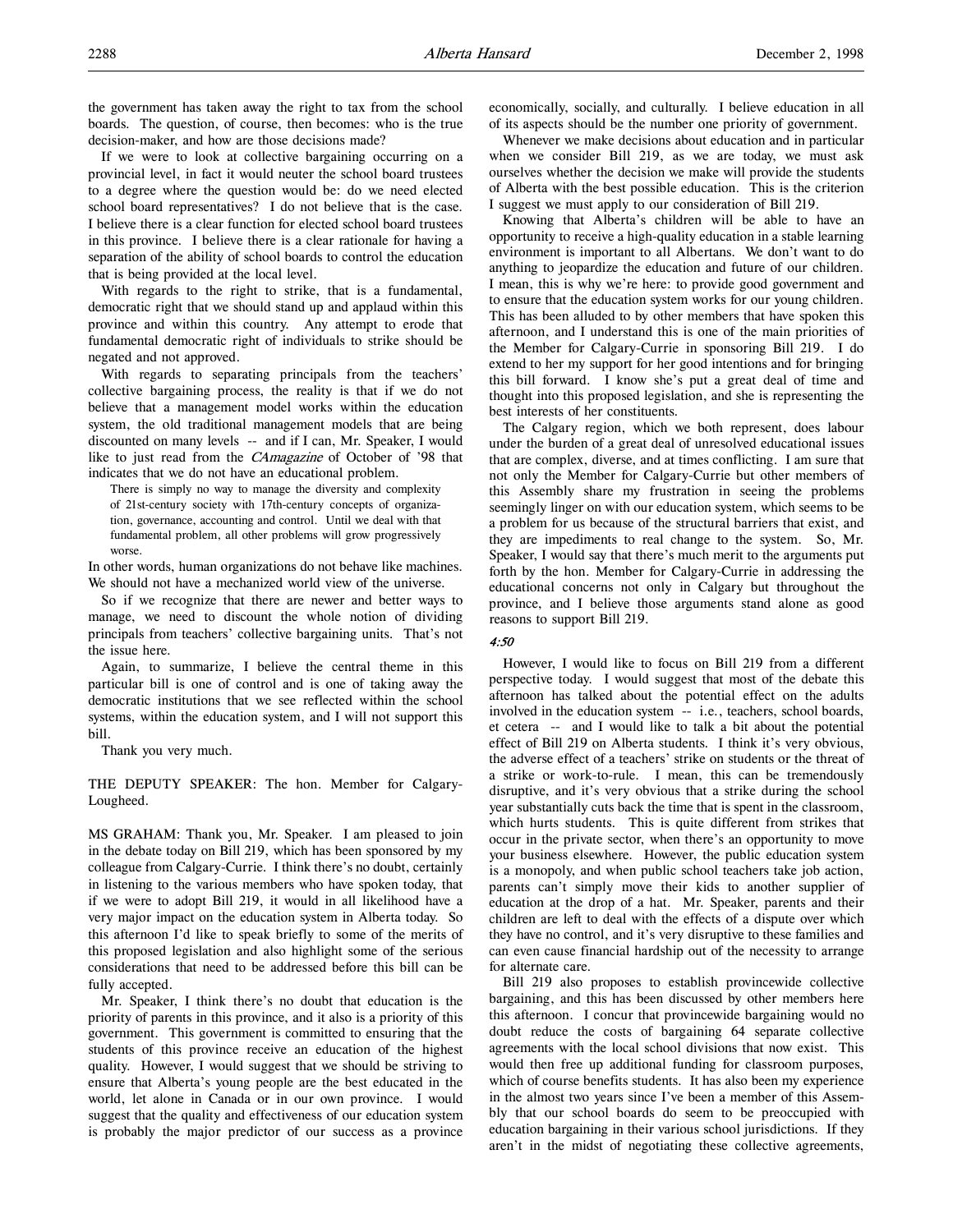they're concerned about whether the agreements will expire and what will be the result of that. I question the ability of school boards to keep the best interests of students in mind when these labour relations concerns are always weighing so heavily on their shoulders. I would suggest that the time and effort spent negotiating or being involved in labour negotiations would better serve Albertans if it were directed to the frontline concerns of educating our children.

I also wonder about the message that we're sending to our youth in the province when these labour disputes seem to take precedence over the quality of education. Is this the message we really want to send to children when voluntary services by teachers are withdrawn and their sports and extracurricular activities come to an end? I don't think children really understand why their teachers don't come to school during a strike or limit their activities during work-to-rule, and it really doesn't teach students the concepts of compromise and co-operation. In any event, at a minimum it's a mixed message, and it leads one to question whether education is still considered a fundamental right for students throughout our province or whether it has become a privilege which is dependent upon the local school board and teachers reaching an agreement. Mr. Speaker, I think that's a very salient point and one that can't be overlooked.

Many of the other points, Mr. Speaker, that I was going to address I think have been quite adequately addressed by other members here this afternoon. I can say that the situation in Calgary that exists right now, where parents and students have been given a reprieve and at least until after Christmas there's not likely to be any work-to-rule or strike action, leaves everyone in a real condition of uncertainty. As a representative of my constituents in Calgary-Lougheed I have to tell you that this is just not acceptable and that we really do need to do things better. We need to find a better solution.

In closing, Mr. Speaker, I would say that in the final analysis, while I share the frustrations of my colleague from Calgary-Currie with the structural barriers that exist within the education system today, I'm not able to support Bill 219 at this time for the reason that I believe that before we go about making major changes - and they are major changes as proposed -- we have to consult very broadly, and we have to give our very best efforts to obtain consensus and agreement, particularly when the contents of this bill would impose major changes on a major sector of our society. I don't think we serve our students or the education system by passing laws in this manner that have a great potential to really disrupt things, but that's not to say, as I've alluded to earlier, that there isn't much merit to the contents of the bill. With that, I'll conclude my remarks.

THE DEPUTY SPEAKER: The hon. Member for Calgary-Egmont in the few moments remaining.

MR. HERARD: Thank you, Mr. Speaker. Just a few brief comments with respect to this private member's bill. I, too, cannot support this bill at this particular time. But I think it's interesting to recognize that over the last number of years there have been a number of bills that have appeared on the agenda in this House and have been debated. I think it's symptomatic of a systematic problem that exists in this province. In my view, part of it and part of the results of this problem stem from the fact that teachers have lost some of the public esteem their profession deserves. In my view, teaching is a very difficult profession, and a good teacher deserves recognition and reward.

[The Speaker in the chair]

Part of the problem is that the system seems to protect the bad ones too, and it rewards them in exactly the same way. This, in my view, diminishes the esteem that the public has for teachers as a profession as a whole. We're constantly being told by their professional association that they can't be measured, but every one of us in this House knows that we've had some excellent teachers. We remember those and they made a tremendous difference in our lives, but we also know that we had some much less than excellent teachers, and obviously there's a way they can be measured.

So, in my view, it might have been better for this hon. member to look at the fundamental reason why the public's esteem has diminished over the years. Quite frankly, I think that the public . . .

#### 5:00

THE SPEAKER: I hesitate to interrupt the hon. Member for Calgary-Egmont, but under the Standing Orders that we have, I would now invite the hon. Member for Calgary-Currie to conclude debate on Bill 219.

MRS. BURGENER: Thank you, Mr. Speaker, and thank you to everyone for the thoughtful comments that you shared with us this afternoon. As I said at the outset, this bill is about structural change. It's about dealing with inequities in finance. It's about recognizing the new roles and responsibilities of the teaching profession and our principals in that system, and, most importantly, about the opportunity to provide continuous learning for our young people. Many of you have made some specific arguments that I'd like to just reflect on briefly in conclusion.

I think foremost in my concern for the comments that were raised is the sense that some measure of status quo is acceptable, and I temper those remarks with the fact that I recognize, as my colleague from Calgary-Lougheed just mentioned, that it is difficult to make change on a grand scale. It does upset people, and it does upset the system. I think that is why the private member's bill process is important, to put a discussion out there, and why in my original comments I linked it to the considerations of the funding framework review.

Clearly we have changed the financial relationship with our school boards, and clearly we have an obligation and a responsibility to meet those ongoing financial commitments which they negotiate on our behalf but which they have no control over and which, in fact, because of the grid structure and the hiring practices, may compromise their ability to put funds in the classroom. I have every confidence that as these issues are looked at in the future, this consideration will be recognized, because it is in the classroom where student learning takes place and it is in the classroom where funding is having a shortfall at this time.

Another opportunity that this bill poses is for the recognition that the teaching profession is changing and the needs of the classroom are also changing. In order to address that, we have to open our contracts. We have to do it in a thoughtful and considered way, not one that is adversarial, not one that puts one board against another or one level of teaching against another.

In the issues with respect to merit pay that have been mentioned, one could also elaborate on the fact that meeting student needs in the diversity of the classroom and the educational level of many of our students may require a different type of teaching responsibility in the classroom. Therefore, that should be also considered when we look at new teaching opportunities.

I won't elaborate much further on the role of the principal. I